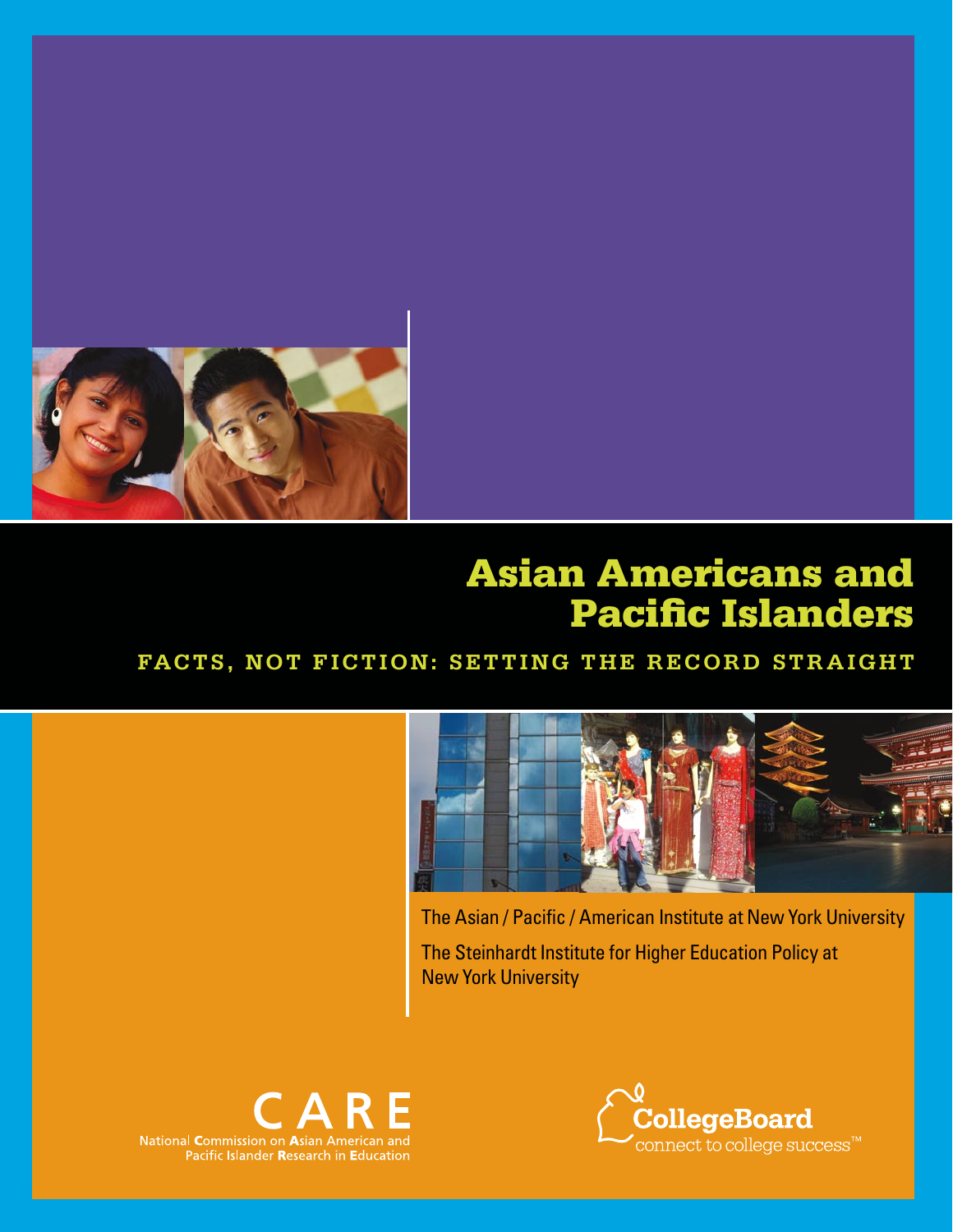#### National Commission on Asian American and Pacific Islander Research in Education

The National Commission on Asian American and Pacific Islander Research in Education (CARE) was formed through a collaboration of the Asian/Pacific/American Institute at New York University, the Steinhardt Institute for Higher Education Policy at New York University, and the College Board. Through this research report, the Commission seeks to improve U.S. education for all students by expanding the way education leaders, federal and state policymakers, and the public understand the complexities, inequities, and strengths of the U.S. educational system. This report is intended to encourage realistic and actionable discussions about how societal distinctions of race, class, ethnicity, language, and other cultural factors are constituted in the day-to-day operations of American schools. We believe that more frank and inclusive dialogues will lead to more effective and equitable policies.

© 2008 The College Board. All rights reserved. College Board, Admitted Student Questionnaire, ASQ, EPS, SAT, Student Search Service, SSS, and the acorn logo are registered trademarks of the College Board. connect to college success, Admitted Student Questionnaire PLUS, ASQ PLUS, and Recruitment PLUS are trademarks owned by the College Board. PSAT/NMSQT is a registered trademark of the College Board and National Merit Scholarship Corporation. All other products and services may be trademarks of their respective owners. Visit the College Board on the Web: www.collegeboard.com.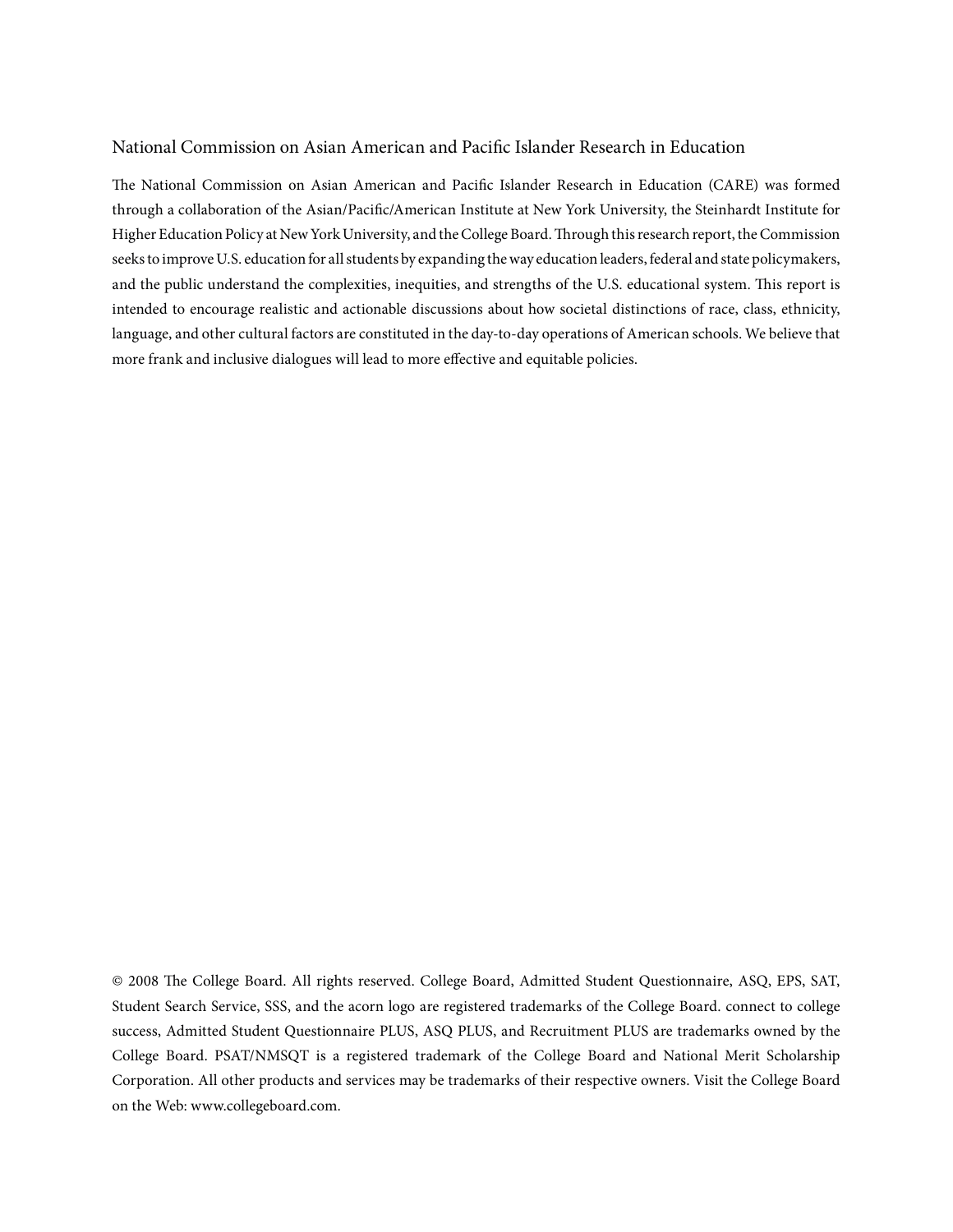#### **National Commission**

**Julia To Dutka** Co-Chair CGFNS International

**Hon. Robert A. Underwood** Co-Chair President University of Guam

**Seon Ah Ahn** Korean American Family Service Center

**Estela Mara Bensimon** University of Southern California

**Sunil Chand** College of DuPage

**Alma R. Clayton-Pedersen** Association of American Colleges and Universities

**J. D. Hokoyama** Leadership Education for Asian Pacifics, Inc. (LEAP)

**S. Mitra Kalita** *Washington Post*

**Yvonne M. Lau** DePaul University

**Hon. John Liu** New York City Council Member

**Hon. Mee Moua** Minnesota State Senator

**Max Niedzwiecki** Consultant

**Vivien Stewart** Asia Society

**Doua Thor** Southeast Asia Resource Action Center

**Deborah Wei** Folk Arts-Cultural Treasures Charter School, PA

#### **CARE Advisory Board**

**Amy Agbayani** University of Hawai'i

**Peter Kiang** University of Massachusetts, Boston

**Sunaina Maira** University of California, Davis

**Don Nakanishi** University of California, Los Angeles

**Bouy Te** National Education Association

#### **CARE Working Group**

**Robert Teranishi** Principal Investigator New York University

**John Kuo Wei Tchen** Principal Investigator New York University

**Elizabeth R. OuYang** Policy Consultant New York University

**Helen Zia** Writer and Editorial Consultant

**Karen Yoshino** Senior Consultant Blackboard, Inc.

**Laurie Behringer** Research Associate New York University

**Tu Lien Nguyen** Technical Associate University of California, Los Angeles

**Thuy Linh Nguyen Tu** Content Editor Cornell University

#### **College Board Team**

**Stephen J. Handel** Project Lead Senior Director of Community College Initiatives and Student Academic Achievement The College Board

**Selena Cantor** Liaison Director, Chinese Language and Culture Initiatives The College Board

**Alan Heaps** Vice President Advocacy The College Board

**Kim Brown Irvis** Designer Art Director for Corporate Projects The College Board

**Caitlin McClure** Designer The College Board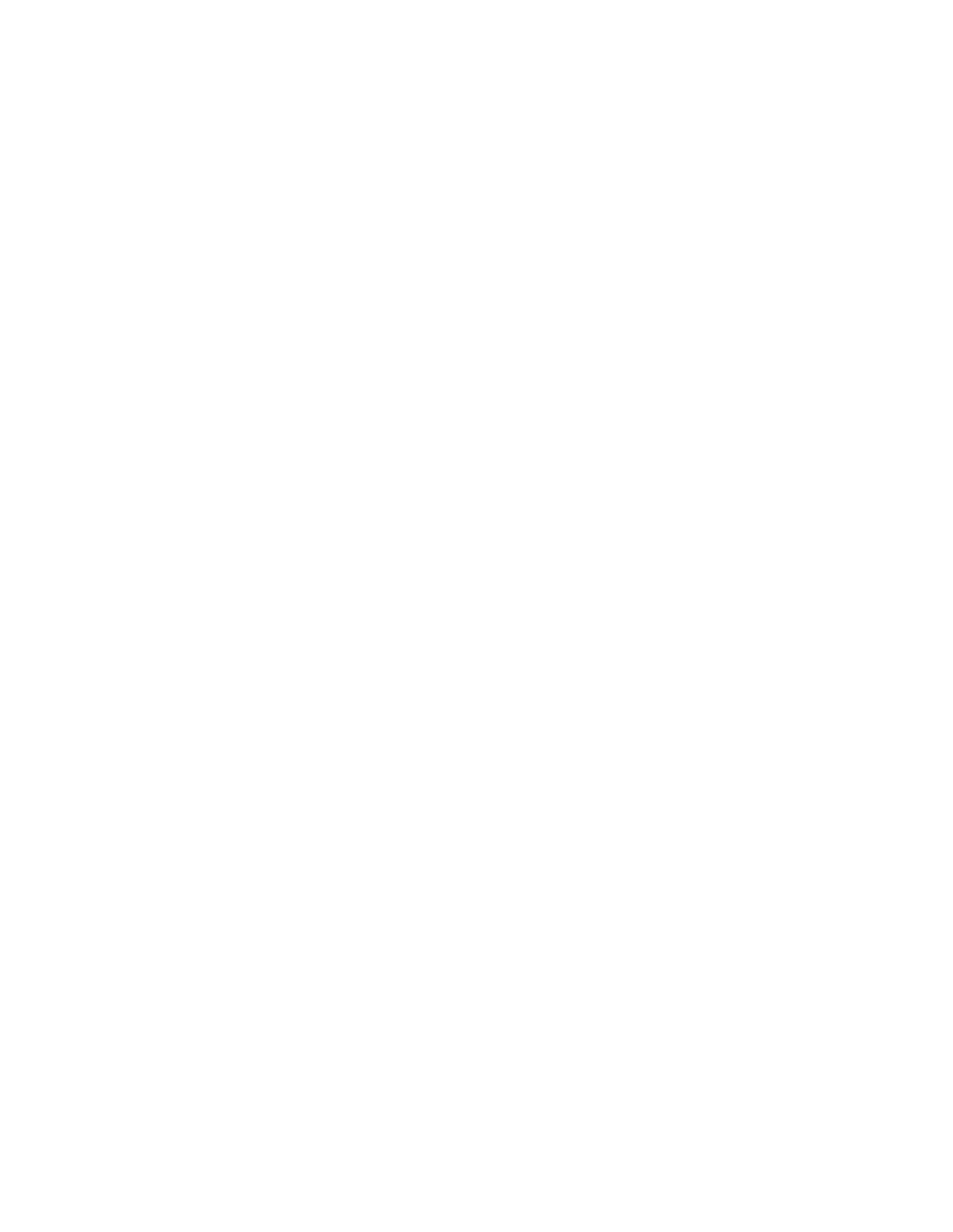# Table of Contents

| <b>FACT A:</b> | The increasing presence of AAPI students parallels similar increases that other<br>student populations have experienced.                                                        |  |  |  |  |
|----------------|---------------------------------------------------------------------------------------------------------------------------------------------------------------------------------|--|--|--|--|
| <b>FACT B:</b> | The AAPI student population is concentrated in a small percentage of institutions,<br>giving the false impression of high enrollment in higher education overall.               |  |  |  |  |
| <b>FACT C:</b> | AAPIs have a wide range of academic interests including the Social Sciences, Humanities, and<br>Education as opposed to just Science, Technology, Engineering, and Math (STEM). |  |  |  |  |
|                |                                                                                                                                                                                 |  |  |  |  |
| <b>FACT A:</b> | AAPI students are evenly distributed in two-year and four-year institutions,<br>with the majority attending public institutions.                                                |  |  |  |  |
| <b>FACT B:</b> | AAPIs have a wide range of scores on standardized tests, which afford different levels<br>of eligibility and competitiveness in selective admissions.                           |  |  |  |  |
| <b>FACT C:</b> | AAPI enrollment in public two-year community colleges is increasing at a faster rate<br>than their enrollment in four-year colleges.                                            |  |  |  |  |
| <b>FACT D:</b> | AAPI community college enrollment is increasing fastest in the Midwest and the South.                                                                                           |  |  |  |  |
|                | Fiction 3: AAPIs Are a Homogenous Racial Group with Uniformity in Educational                                                                                                   |  |  |  |  |
| <b>FACT A:</b> | AAPIs are an ethnically diverse population.                                                                                                                                     |  |  |  |  |
| <b>FACT B:</b> | AAPI students and their families encompass many different languages and dialects.                                                                                               |  |  |  |  |
| <b>FACT C:</b> | Immigration histories have an effect on the needs and assets of different AAPI communities.                                                                                     |  |  |  |  |
| <b>FACT D:</b> | Economic, social, and cultural capital varies greatly among AAPIs.                                                                                                              |  |  |  |  |
|                |                                                                                                                                                                                 |  |  |  |  |
|                | Selective College Admissions and Affirmative Action                                                                                                                             |  |  |  |  |
|                | Cultural Competency and Mentorship                                                                                                                                              |  |  |  |  |
|                | The World Is Shrinking                                                                                                                                                          |  |  |  |  |
|                |                                                                                                                                                                                 |  |  |  |  |
|                | A Renewed Public Vision                                                                                                                                                         |  |  |  |  |
|                | From Vision to Action                                                                                                                                                           |  |  |  |  |
|                |                                                                                                                                                                                 |  |  |  |  |
|                |                                                                                                                                                                                 |  |  |  |  |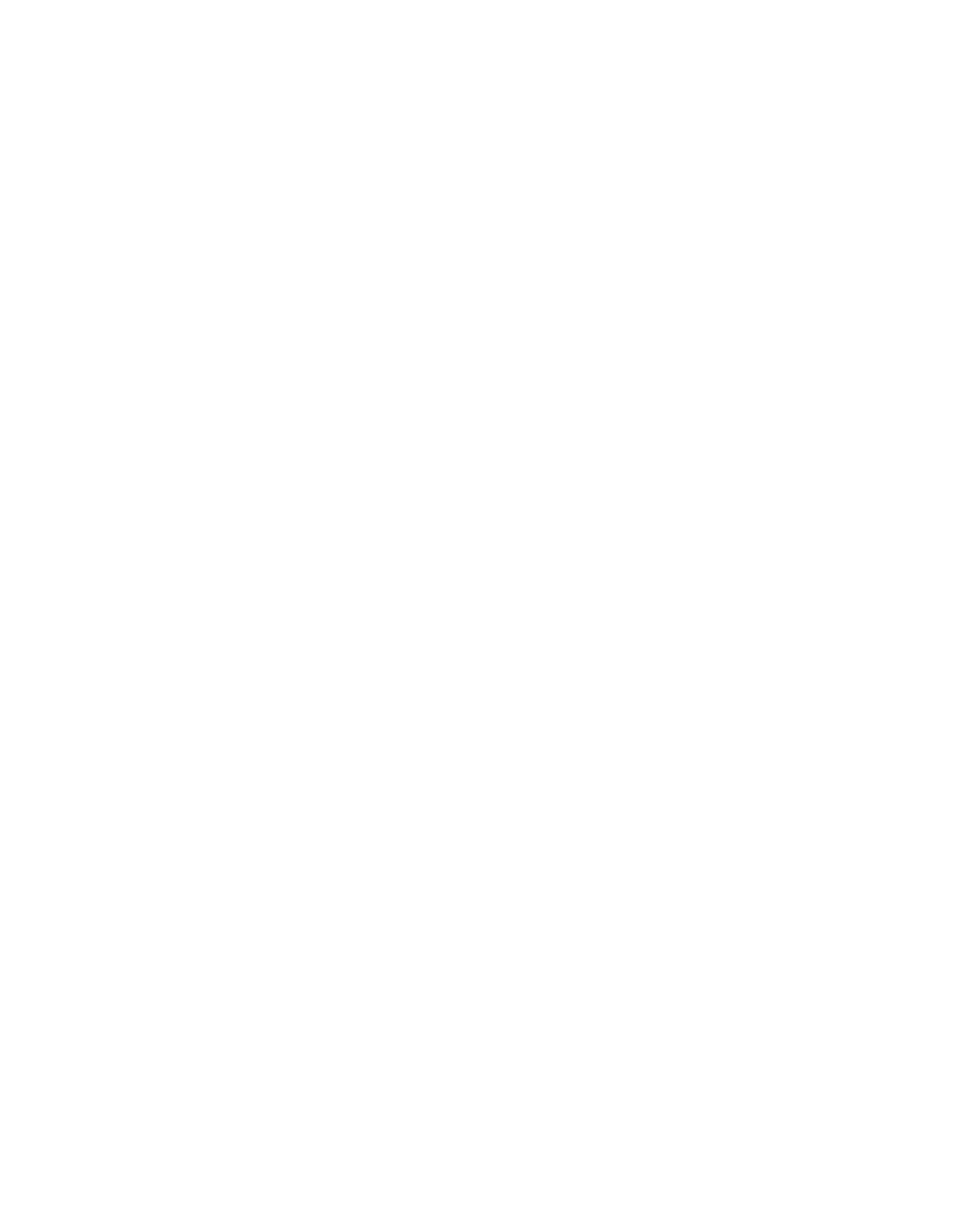### Preface

The National Commission on Asian American and Pacific Islander Research in Education (CARE), consisting of a national commission, an advisory board, and a research team at New York University, aims to

engage realistic and actionable discussions about the mobility and educational opportunities for AAPIs and how distinctions of race, ethnicity, language, and other cultural factors play out in the day-to-day operations of American schools throughout the educational spectrum. In particular, this project provides needed new data on key issues and trends for the access and participation of Asian Americans and Pacific Islanders in U.S. higher education.

This report is founded on the simple premise that educational policies and practices must be based on fact, not fiction, if they are to be of value to teachers, students, parents, and society as a whole. The report focuses on three pervasive and core fictions about the Asian American and Pacific Islander community, which are examined in the context of empirical data. In addition, three issues of emerging importance are presented to highlight new conversations that are surfacing among educators on college campuses. *Facts, Not Fiction: Setting the Record Straight* serves as a source of consolidated information that will be valuable to anyone interested in advocating for fair and better educational practices. In particular, through the frame of advocacy and social justice, the report provides educators, policymakers, students and their families, and advocates with accurate and up-to-date information, enabling them to critically examine the extent to which their schools meet the demands of an increasingly

competitive and global environment *and* advance the principles of equality and justice.

In addition to the collaborative effort of our national commission, advisory board, and working group, there are other individuals who played integral roles in the production of this report. Our thanks to Frank Tang, New York University; Jamie Lew, Rutgers University-Newark; Vanessa Leung, Coalition for Asian American Children and Families; Tara Parker, University of Massachusetts, Boston; and Kamilah Briscoe, New York University.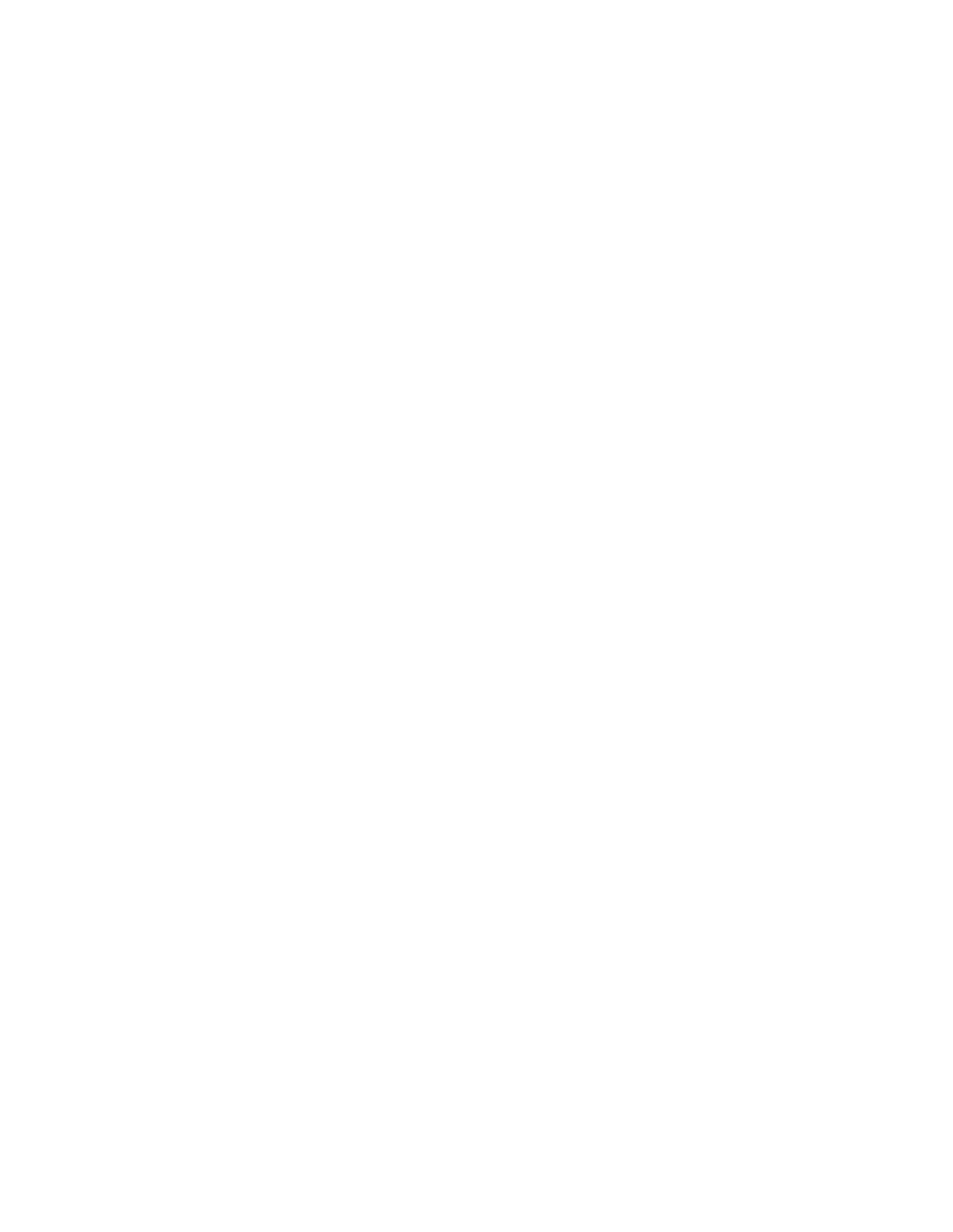### Introduction

In 1903, at the dawn of the twentieth century, W.E.B. Du Bois opened his classic work, *The Souls of Black Folk*, by posing the question, "How does it feel to be a problem?" He then argued, with impassioned and

incontrovertible reasoning, that African Americans are viewed as though they are the cause of racial distress in their own lives and in the society at large. When Du Bois analyzed the consequences of classifying an entire people as a problem, he identified core suppositions, which he described as "dangerous half-truths," including "that the prime cause of the Negro's failure to rise more quickly is his wrong education in the past; and… that his future rise depends primarily on his own efforts." 1 In other words, Black people could be defined and dismissed as a problem because of their poor education, which could be improved only through their individual efforts as though discrimination, prejudice, poor or no educational opportunities, and other structural factors had nothing to do with "the problem."

Today, as we journey through a new century, Asian American and Pacific Islander students face a similar question that comes with a twist: "How does it feel to be a solution?"<sup>2</sup> This question is a corollary to a fundamental stereotype: the "model minority," which is how Asian Americans and Pacific Islanders have come to be defined in contemporary America—the "good" minority that seeks advancement through quiet diligence in study and work and by not making waves; the minority that other American minorities should seek to emulate.

The term *model minority* was coined in 1966, at the height of the Civil Rights Movement.<sup>3</sup> Before describing this stereotype, it is important to place the term in a larger historical context. Records show that before the 1960s, many Asian Americans and Pacific Islanders were treated as undesirable and "unassimilable" aliens, and were sometimes targeted by both vigilante lynch mobs and federal, state, and local laws. The following are examples of this discrimination:

**•** The Chinese Exclusion Act of 1882 turned Chinese Americans into the first "illegal aliens," barring them from ever becoming naturalized Americans,

and stripping citizenship from those who had already become American citizens.

- **•** The 1924 Immigration Act forbade Asians from entering the United States and sharply limited entry for Eastern and Southern Europeans.
- **•** A total of 120,000 Japanese Americans, 64 percent of whom were American-born citizens, were imprisoned for the duration of World War II as suspected "enemy aliens."

Even after being acknowledged as the "model minority," Asian Americans and Pacific Islanders continued to face hardships in U.S. society: in the aftermath of the Cold War and conflicts in Vietnam and the Middle East, many Asian American and Pacific Islander ethnic groups have been castigated as enemies, aliens, spies, and terrorists, and subjected to special reporting requirements, incarceration, and deportation.

Arguably, the transition to seeing Asian Americans and Pacific Islanders as the "model minority" in 1966 worked not to celebrate Asian Americans and Pacific Islanders, but to reinforce how Black Americans were still "the problem" that Du Bois had so eloquently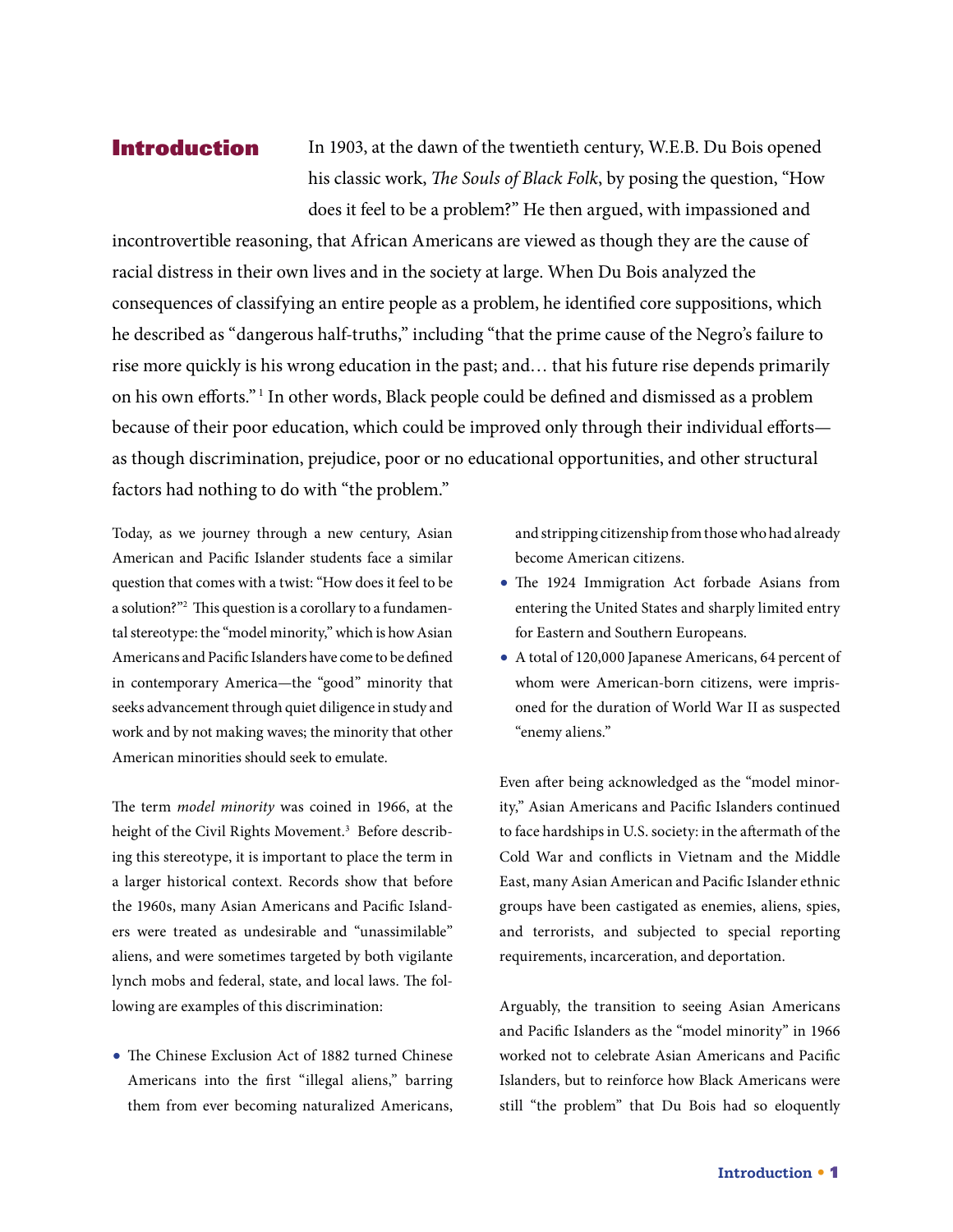argued against. As the December 1966 article in *U.S. News & World Report* put bluntly: "At a time when Americans are awash in worry over the plight of racial minorities, one such minority is winning wealth and respect by dint of its own hard work—not from a welfare check."4

**When the "problem" and "solution" fall entirely on the individual student, systemic issues—such as what gets taught, how resources are allocated, and who gets left behind—become secondary.** 

*How Does It Feel to Be a Solution?* For students and parents, educators, and policymakers who struggle with the widening disparities in K–12 preparation and higher education in a demanding global society, it is tempting to look for simplistic models of success. For many educators, as well as for the public at large, Asian American and Pacific Islander students have often become that simplistic model—the high-achieving minority, who proves that with hard work *any* student can accomplish anything, and those who don't have only themselves to blame. For example, as recently as May 2006, a *New York Times* column entitled "The Model Students" declared that "stellar academic achievement has an Asian face" and that others would be "fools" not to learn from these "perfect" students.<sup>5</sup> Using Asian Americans in this argument becomes a way of critiquing other groups without having to mention the "bad students" directly. Just as the responsibility for inequality shifted to African Americans when they became "the problem," the responsibility for educational success shifts away from the schools and toward the individual student when Asian Americans and Pacific Islanders are called "the solution." When the "problem" and "solution" fall entirely on the individual student, systemic issues—such as what gets taught, how resources are allocated, and who gets left behind—become secondary.

### **Even after being acknowledged as the "model minority," Asian Americans and Pacific Islanders continued to face hardships in U.S. society.**

*Lumping All-Into-One.* Such generalizations of the "problem" or "solution" defy reason. Under the "model minority solution," Asian Americans and Pacific Islanders are all lumped together as if they have the same traits: that they are all high-performing achievers. Indeed, there are exceptional Asian Americans and Pacific Islanders who are extremely accomplished, and they are a source of pride and inspiration. But it is simply not true that they are typical. Moreover, this report will show how there is no such thing as an Asian American and Pacific Islander composite, especially when there are more differences than similarities between the many peoples designated by the federally defined categories of "Asian American" and/or "Pacific Islander." While there are varied and historical reasons for reporting this group under one umbrella in certain instances, it is critical for educators and policymakers to recognize that individuals who comprise this group occupy positions along the full range of the socioeconomic spectrum, from the poor and underprivileged to the affluent and highly skilled. There is no simple description that can characterize Asian American and Pacific Islander students or communities as a whole.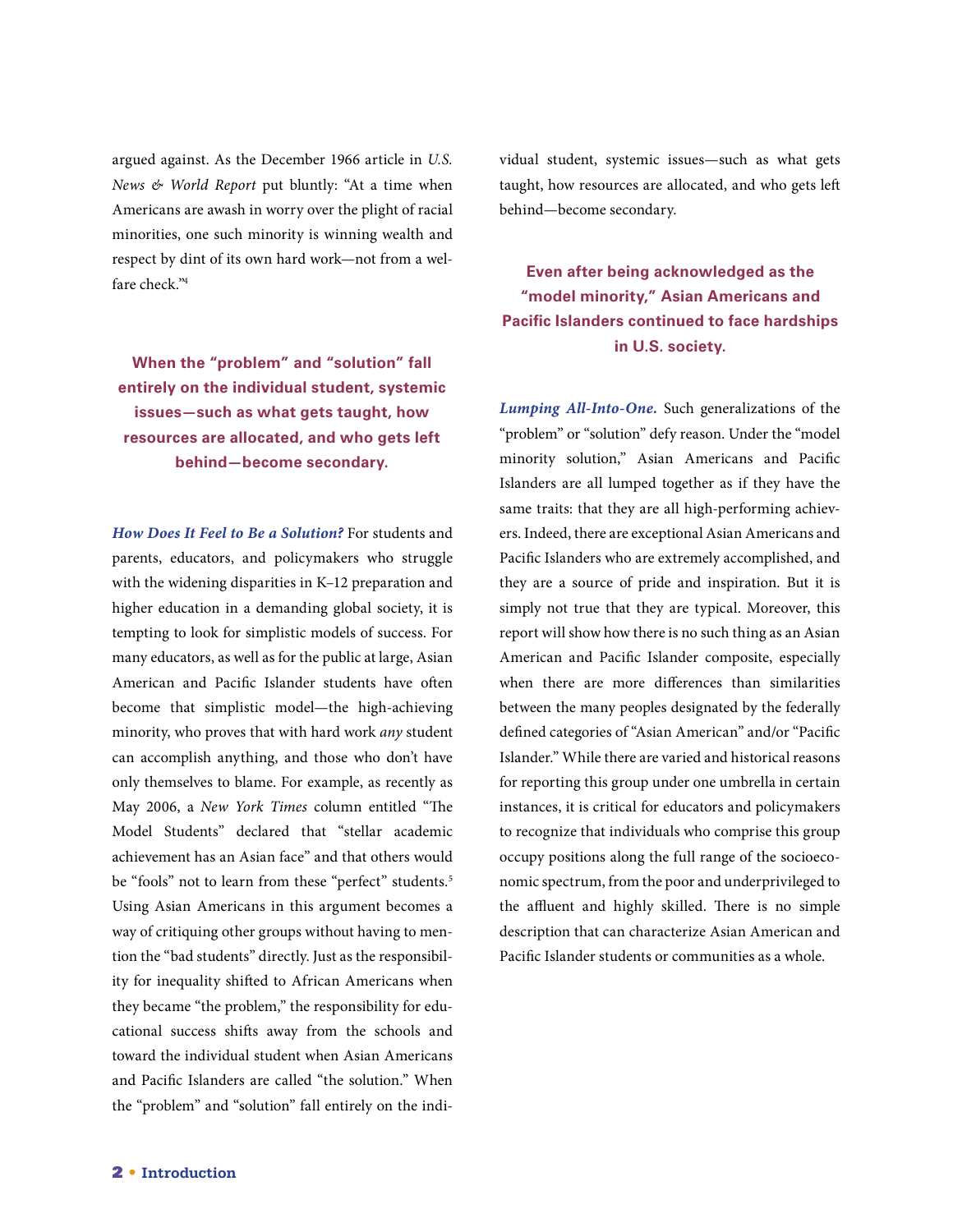*The Problem with the "Model Minority."* Numerous reports have shown that teachers, counselors, and administrators in schools from kindergarten through higher education are so deeply convinced that their "model minority" students will excel on their own that they simply do not recognize how Asian American and Pacific Islander students contend with the same issues that other communities face.

- **•** *An Invisible Crisis: The Educational Needs of Asian Pacific American Youth* points out how these students are often placed in the wrong grade level, placed in the wrong bilingual classroom, or misplaced in special education—and that their schools are failing them.6
- **•** *Diversity Among Asian American High School Students* concludes that the focus on the model minority's "success" has resulted in a lack of studies that address low achievement among Asian American students, has prevented counselors, teachers and policymakers from understanding the difficulties and problems of these students, and has, ultimately, "led to official neglect of programs and services for Asian American students."7
- **•** *A Dream Denied: Educational Experiences of Southeast Asian American Youth* documents how policies and statistics routinely lump Southeast Asian students in with all Asian Americans and Pacific Islanders, masking the high levels of poverty and academic barriers in these communities. Similarly, Pacific Islander students have very different educational backgrounds and experiences than many Asian American students, yet studies on individual subpopulations and disaggregated data are almost nonexistent.8
- **•** *Left Behind: The Status of Hawai'ian Students in Hawai'i Public Schools* is one of those rare studies, detailing how Hawai'ian students are the most underprivileged group in Hawai'ian schools, with the

lowest test scores, graduation rates, and disproportionately higher rates of grade retention, absenteeism, and overrepresentation in special education.<sup>9</sup>

In reality, there are significant numbers of Asian American and Pacific Islander students who struggle with poverty, who are English-language learners increasingly likely to leave school with rudimentary language skills, who are at risk of dropping out, joining gangs, and remaining on the margins of society, and who are subjected to violence and discrimination on account of race, class, gender, ethnicity, or language. In other words, the facts tell a dramatically different story. In this report we identify three dominant fictions that permeate higher education, are critical for future research, and that contribute to misperceptions about Asian Americans and Pacific Islanders. Our conclusions call on educators to implement policies and practices that are based on the realities of students' lives—an approach that will surely serve in the advancement of all.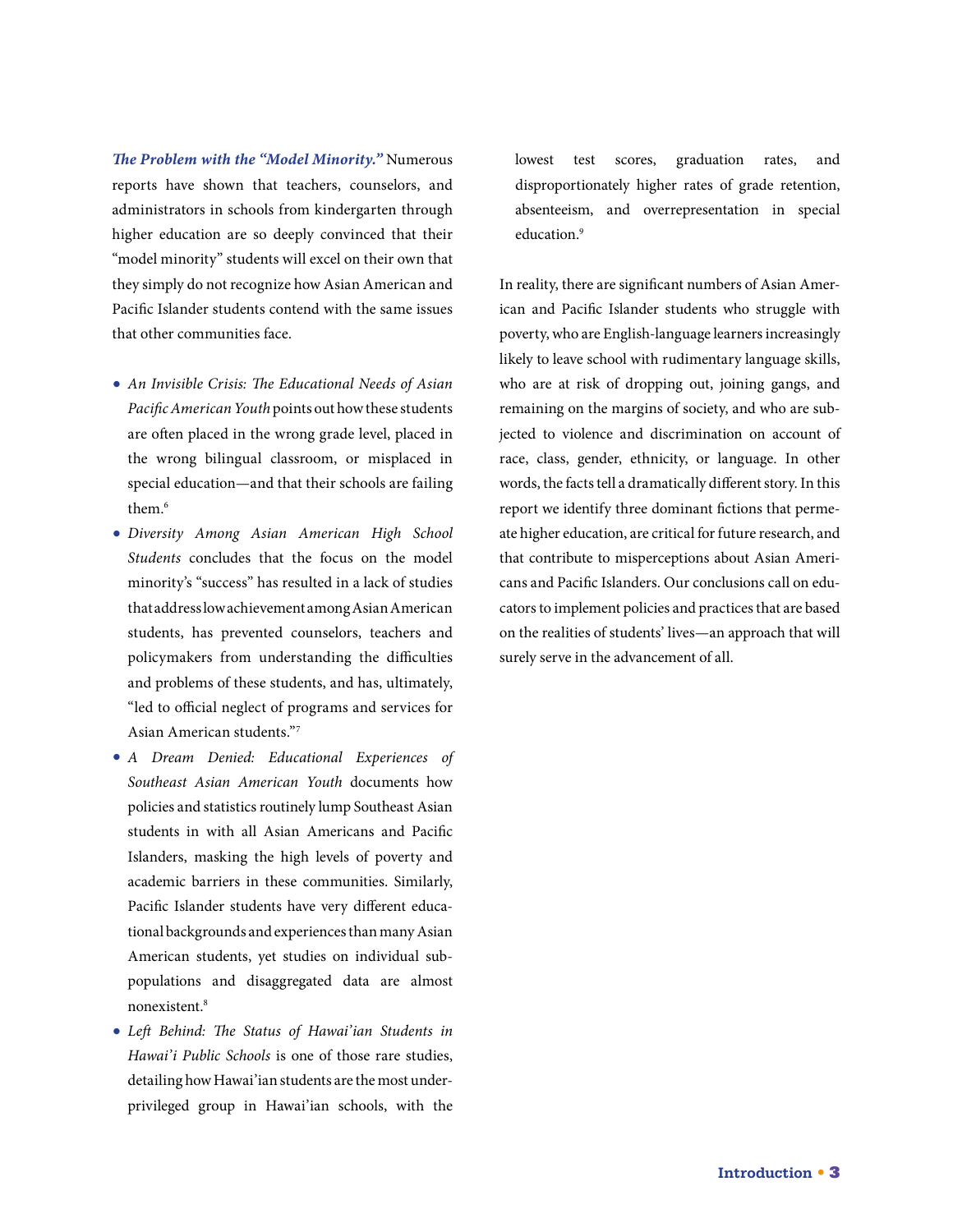# Fiction #1: AAPI students are "taking over" U.S. higher education.

American popular culture is full of claims that Asian American and Pacific Islander students are overrunning college campuses with high enrollment. Asian American and Pacific Islander students are perceived to be so ubiquitous in higher education that regrettable quips like "UCLA really stands for 'United Caucasians Lost Among Asians'" and "MIT means 'Made in Taiwan'" are all-too familiar in higher education circles, slighting both the institutions and the students that attend them. Others characterize Asian Americans and Pacific Islanders as the "alien student invaders," as suggested by the title of an article in UC Berkeley's alumni association magazine, *California*, "Facing the Asian Invasion."10 Indeed, the "Too Many? Not Enough?" graphic was the feature of a 2007 *New York Time*s "Education Life" supplement titled: "The Asian Campus: At 41 percent Asian, Berkeley could be the new face of merit-based admissions. The problem for everybody else: lots less room at elite colleges."<sup>11</sup>

Such impressions exaggerate the presence of Asian American and Pacific Islander participation in U.S. higher education. It also focuses the perspective narrowly on one sector of higher education, not acknowledging the range of higher education in America. Moreover, it remains unclear whether statistics on AAPI participation in U.S. higher education include foreign students from Asia. By reporting these racial categories and including international students, we use inflated numbers that exaggerate the achievement of Asian Americans and Pacific Islanders. The circumstances of representation are critically examined in this section to gain a more accurate and broader understanding about the actual participation rates of Asian Americans and Pacific Islanders in U.S. higher education.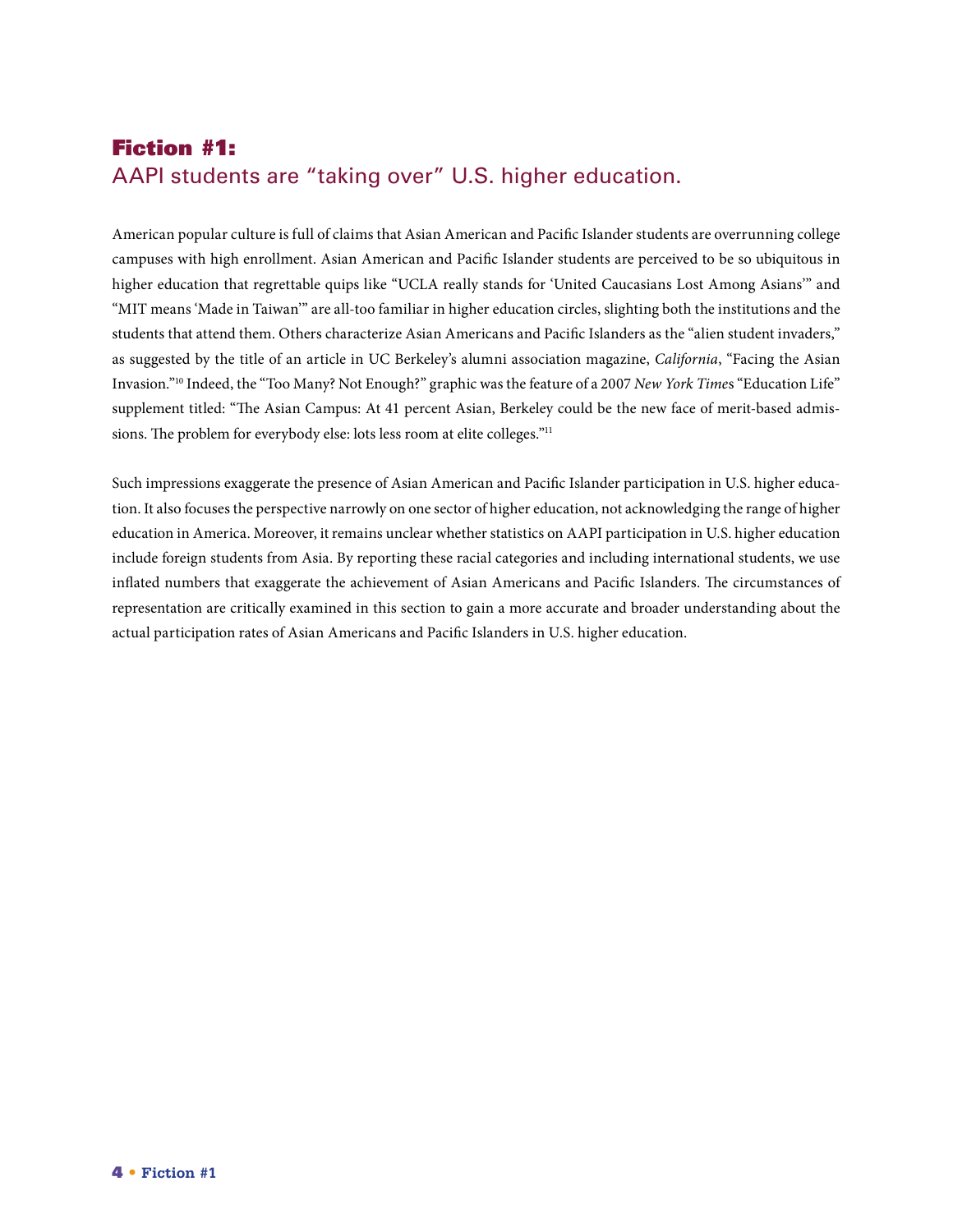### FACT A: The increasing presence of AAPI students parallels similar increases that other student populations have experienced.

Contrary to the fiction that Asian American and Pacific Islander students are taking over colleges and universities across the country, the increase in AAPI higher education participation has mirrored the increases found among other populations during the same time period<sup>1</sup>. For Asian American and Pacific Islander students, this increase reflects their population growth, increases in higher education opportunities for all students, and the breakdown of racial barriers to college that had limited admissions for many marginalized student populations. The parallels among the increases in enrollment can be seen when total enrollments for African American, Hispanic, and Asian American and Pacific Islander students are plotted between 1987 and 2004 (**Figure 1**).



<sup>1</sup> Throughout this report, institutions of higher education are only inclusive of Title IV institutions, which were accredited by an agency or association that was recognized by the U.S. Department of Education, or recognized directly by the Secretary of Education.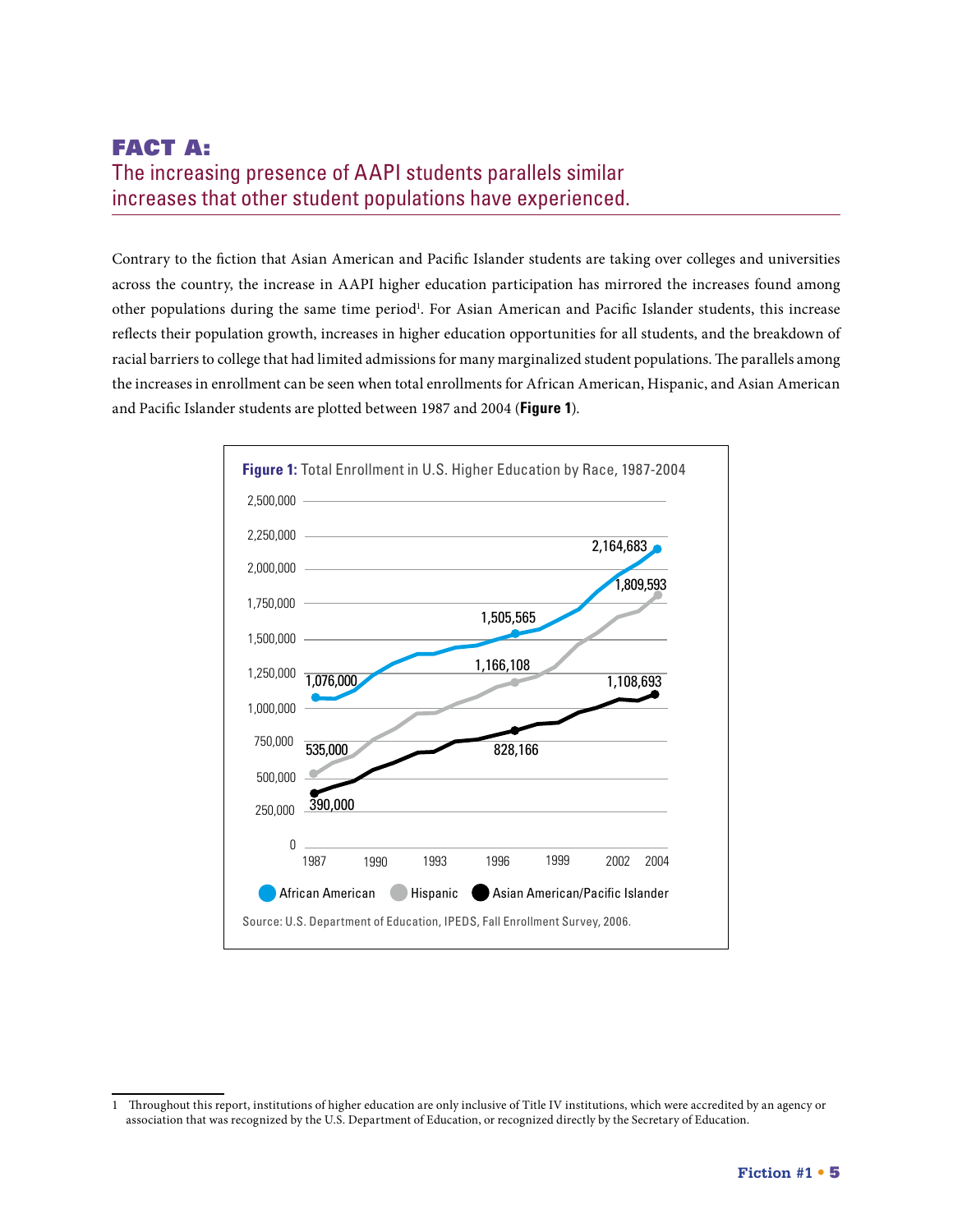# FACT B: The AAPI student population is concentrated in a small percentage of institutions, giving the false impression of high enrollment in higher education overall.

The concentration of Asian American and Pacific Islander students at a relatively small number of elite and highly visible schools gives the false impression that they are "taking over." In 2000, two out of three Asian American and Pacific Islander students attended only 200 higher education institutions located in just eight states; these account for less than 5 percent of all Title IV institutions nationally (see Sidebar on Concentration at Institutions). Nearly half of all Asian American and Pacific Islander students attended college in California, New York, and Texas. This distribution of Asian Americans and Pacific Islanders across a small number of institutions is nearly always overlooked in research and policy considerations.

> Concentration of **Asian American and Pacific Islander** participation in institutions:

- Two-thirds concentrated in 200 institutions in the United States.
- Three-quarters concentrated in 300 institutions in the United States.

Concentration of **Asian American and Pacific Islander** participation in states:

- In 1980, two-thirds attended college in four states
- In 2000, two-thirds attended college in eight states

Source: U.S. Department of Education, IPEDS, 2006.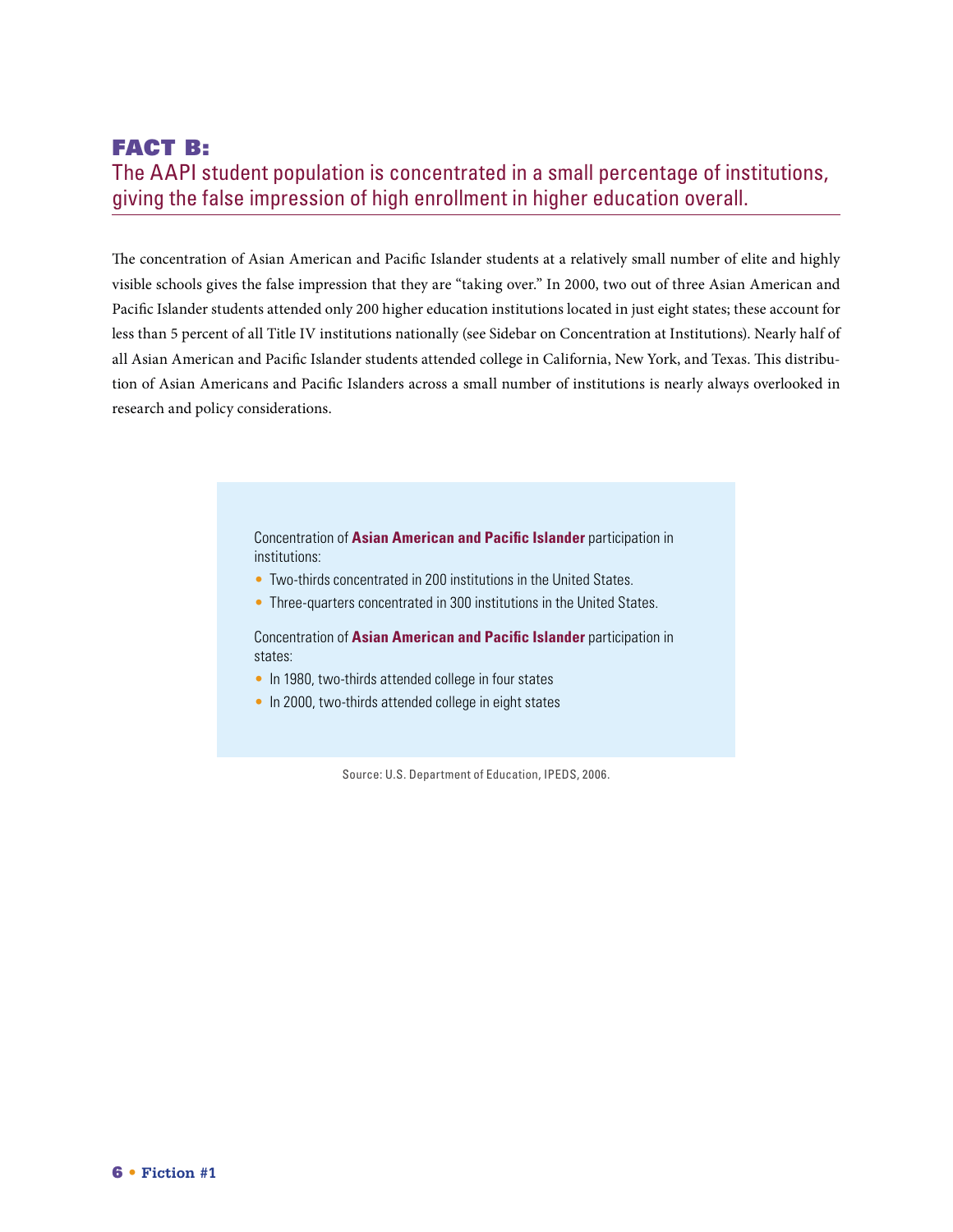# FACT C: AAPIs have a wide range of academic interests including the Social Sciences, Humanities, and Education as opposed to just Science, Technology, Engineering and Math (STEM).

A common stereotype about the AAPI community is that its students are highly likely to study within Science, Technology, Engineering, and Math (STEM) fields. While there are a number of AAPIs who do pursue STEM fields, trends also show that a large proportion of AAPI students enroll in and obtain degrees in the Social Sciences and the Humanities (see **Figure 2**). In fact, among degrees awarded to Asian American and Pacific Islanders, there is a larger share awarded to students majoring in Social Sciences and the Humanities than is true for the national average.



A convoluting factor in the perception of AAPIs taking over STEM fields is a high number of international students that attend college in the United States to pursue specialized training in these fields. This is particularly true for graduate programs in STEM fields in U.S. institutions. For example, whereas data from the *Eighth Annual Status Report for Minorities in Higher Education* show that 32 percent of doctorates conferred in the United States were to "Asians" in 2000, 86 percent of these degrees were actually conferred to international students from Asia, rather than "Asian Americans." A recent National Science Foundation publication reported that in the same time period, doctoral degrees awarded to Asians who were U.S. citizens accounted for a mere two percent of all doctoral degrees awarded.<sup>12</sup>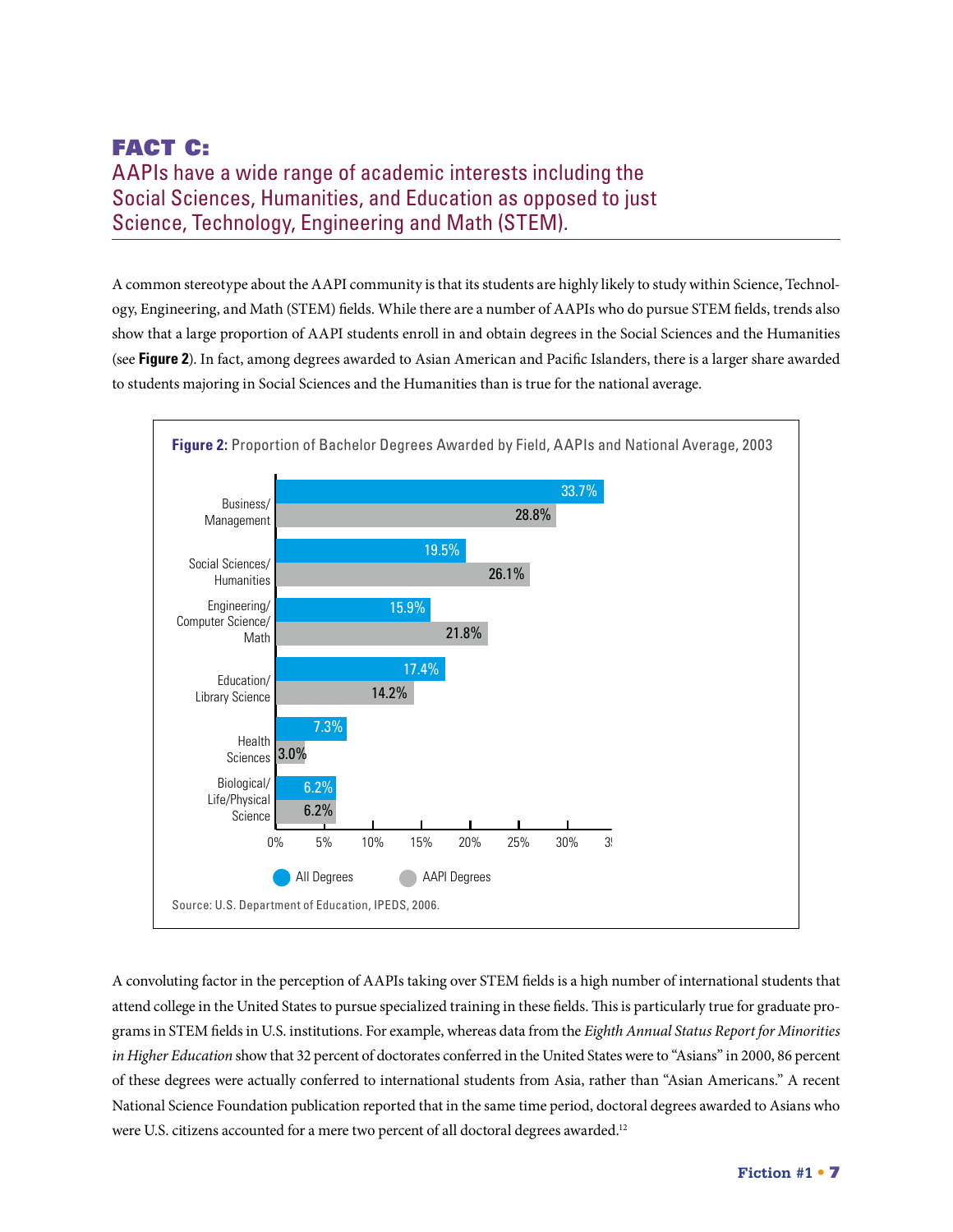# Fiction #2: AAPIs are concentrated only in selective four-year universities.

While Asian Americans and Pacific Islanders tend to be more concentrated in a smaller number of schools than other racial groups, they also face the assumption that this concentration is within a particular sector of higher education, namely four-year, selective institutions. The false notion that Asian American and Pacific Islander students are all headed to selective institutions reflects the preponderance of "success stories" that focus on the highest achieving students attending the most selective private universities in the United States while ignoring the vast majority of Asian American and Pacific Islander students who attend two- and four-year public institutions, the majority of which are nonselective or minimally selective. Indeed, while middle- and upper-income Asian American and Pacific Islander students often have families with the financial and cultural capital to attend selective private schools, the assumption that all Asian Americans and Pacific Islanders can do this is completely false. Many AAPI students come from lowerincome families struggling with poverty, public assistance, survival in an underground economy, and limited English language ability. As such, they have neither the economic nor cultural capital to help them get into selective universities.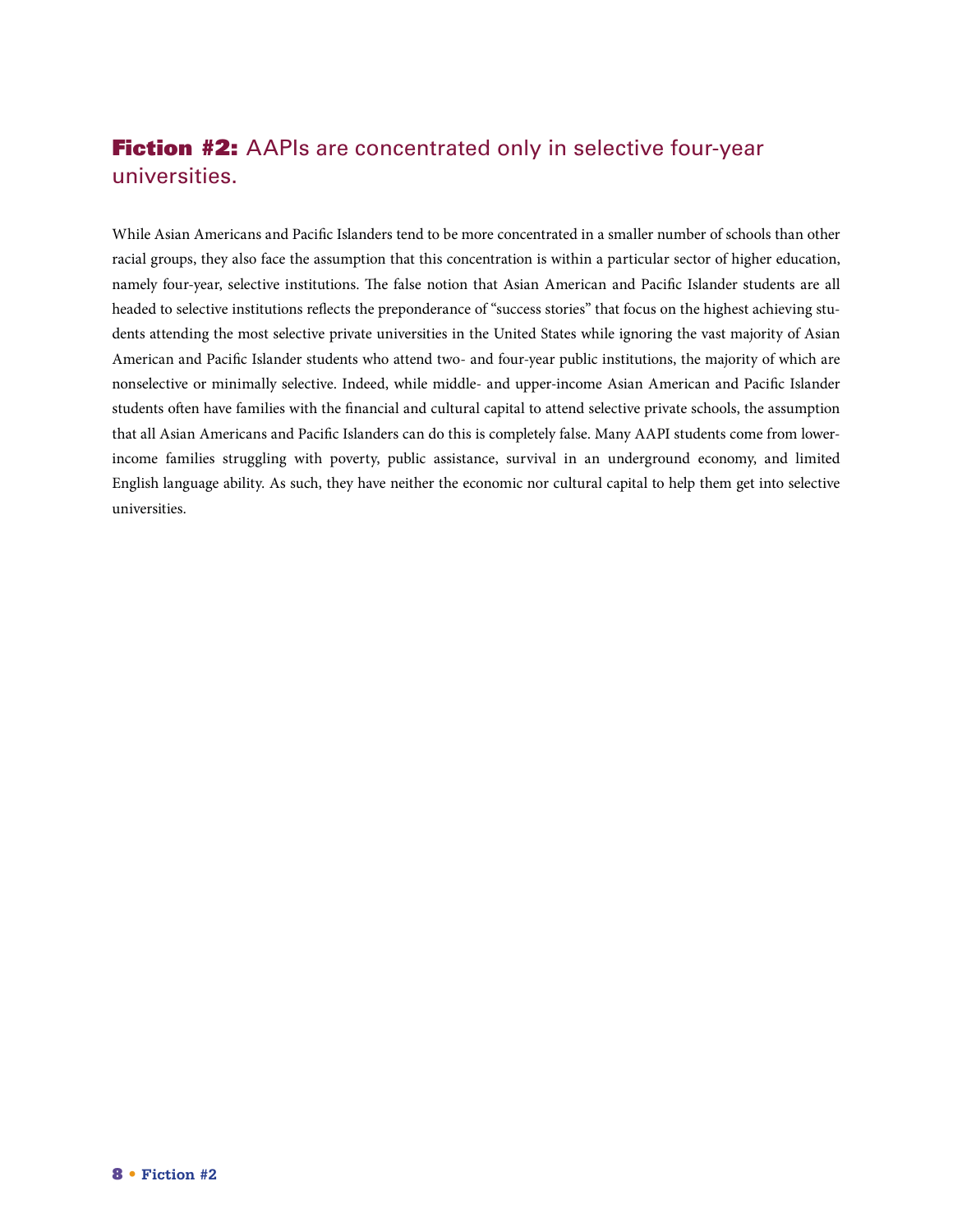# FACT A: AAPI students are evenly distributed in two-year and four-year institutions, with the majority attending public institutions.

Contrary to predominant perceptions that Asian Americans and Pacific Islanders are most likely to attend private fouryear institutions, far more AAPI students attend public two-year and four-year colleges. In fact, most AAPI students attend public institutions, and in some states, like California and Nevada, over half of all AAPI college students are attending public community colleges. In 2000, for example, there were 363,798 AAPIs enrolled in public two-year colleges in the United States compared to 101,751 enrolled in private four-year colleges. The likelihood that AAPIs attend public institutions is not just a trend in the two-year sector. Among AAPIs attending four-year institutions, more than two-thirds (69 percent) were enrolled in public institutions; this is fairly consistent with the distribution of other racial groups (**Figure 3**).

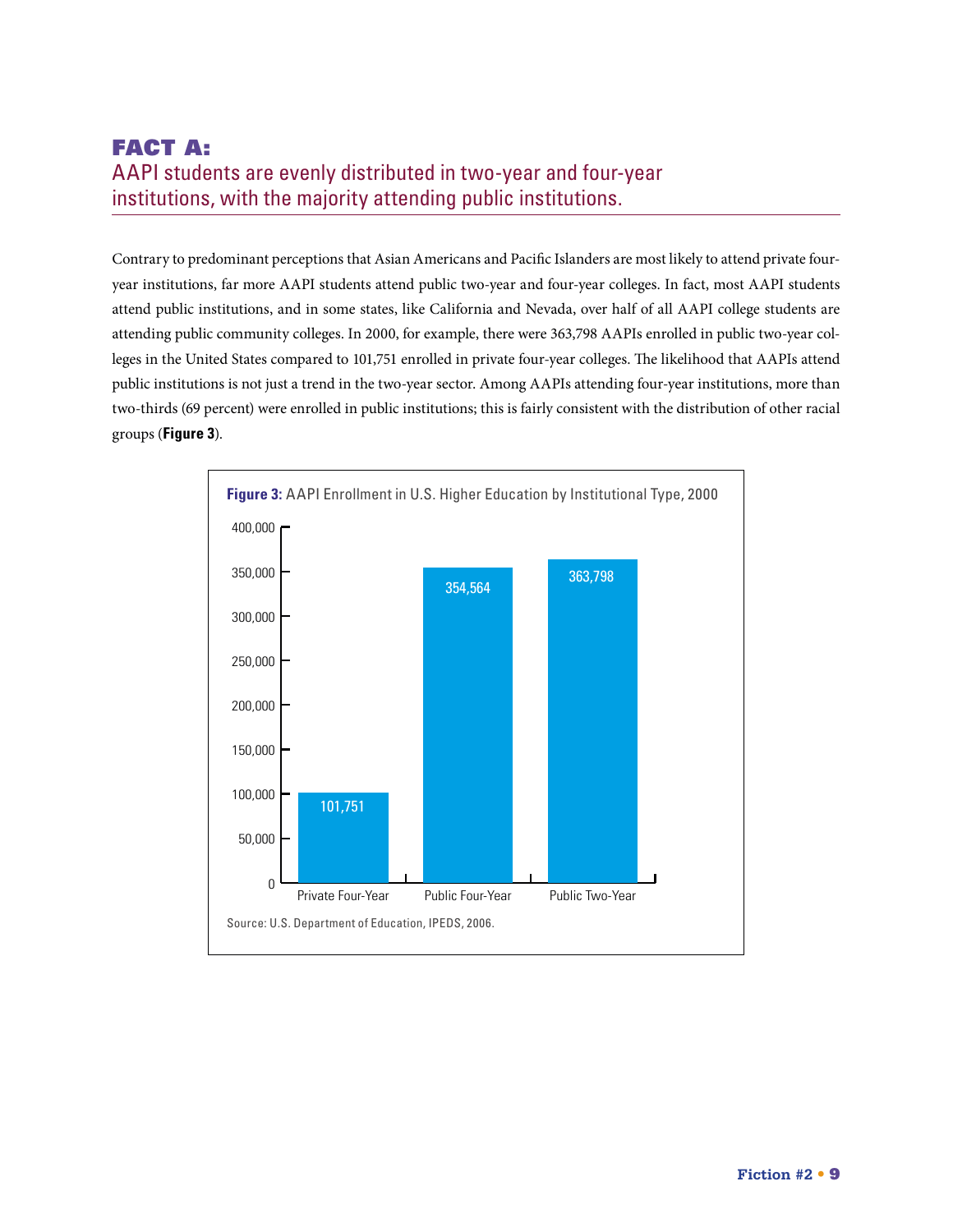# FACT B: AAPIs have a wide range of scores on standardized tests, which afford different levels of eligibility and competitiveness in selective admissions.

Along with the widely held belief that AAPIs are mainly attending highly selective universities is the idea that AAPI high school graduates are also highly competitive for selective college admissions. This perception exists, despite a dearth of research that examines the actual distribution of academic preparation that exists within the AAPI population. For instance, with regard to performance on standardized admissions exams, most research focuses on the mean score, which is higher for AAPIs than for other groups, yet there is actually very little discussion within the scholarly research about AAPI test performance beyond looking at average scores. We assert that the lack of attention to the scores among the population leaves many hidden facts that are not known to scholars and the public alike. For example, the distribution of Asian and AAPI<sup>2</sup> test scores from the mean score is often overlooked even though Asian and AAPI test scores actually have the widest standard deviation for any racial group. In other words, among Asians and AAPIs, there are higher numbers of scores that deviate from the mean score than is true for other racial groups. One study from 1989 found that AAPIs were six times overrepresented in top scores, but also five times overrepresented at the bottom end. The variation of test scores among Asians and AAPIs can be seen across differences in social and cultural capital among the population. For example, Asian and AAPI students with parents with less than a high school diploma have an average score of 440 on the SAT® verbal section compared to an average score of 562 for Asian and AAPI students with parents with a graduate-level education. Similar trends in test scores are evident when looking at parental income. Students with parental income above \$100,000 a year score over 100 points higher on the SAT verbal section than students with parents with income below \$30,000 a year (**Figure 4**).



**Figure 4:** Asian, Asian American, or Pacific Islander SAT® Verbal Scores by Parental Education and Parental Income, 2004

2 The College Board categorization for AAPIs is inclusive of "Asians, Asian Americans, or Pacific Islanders."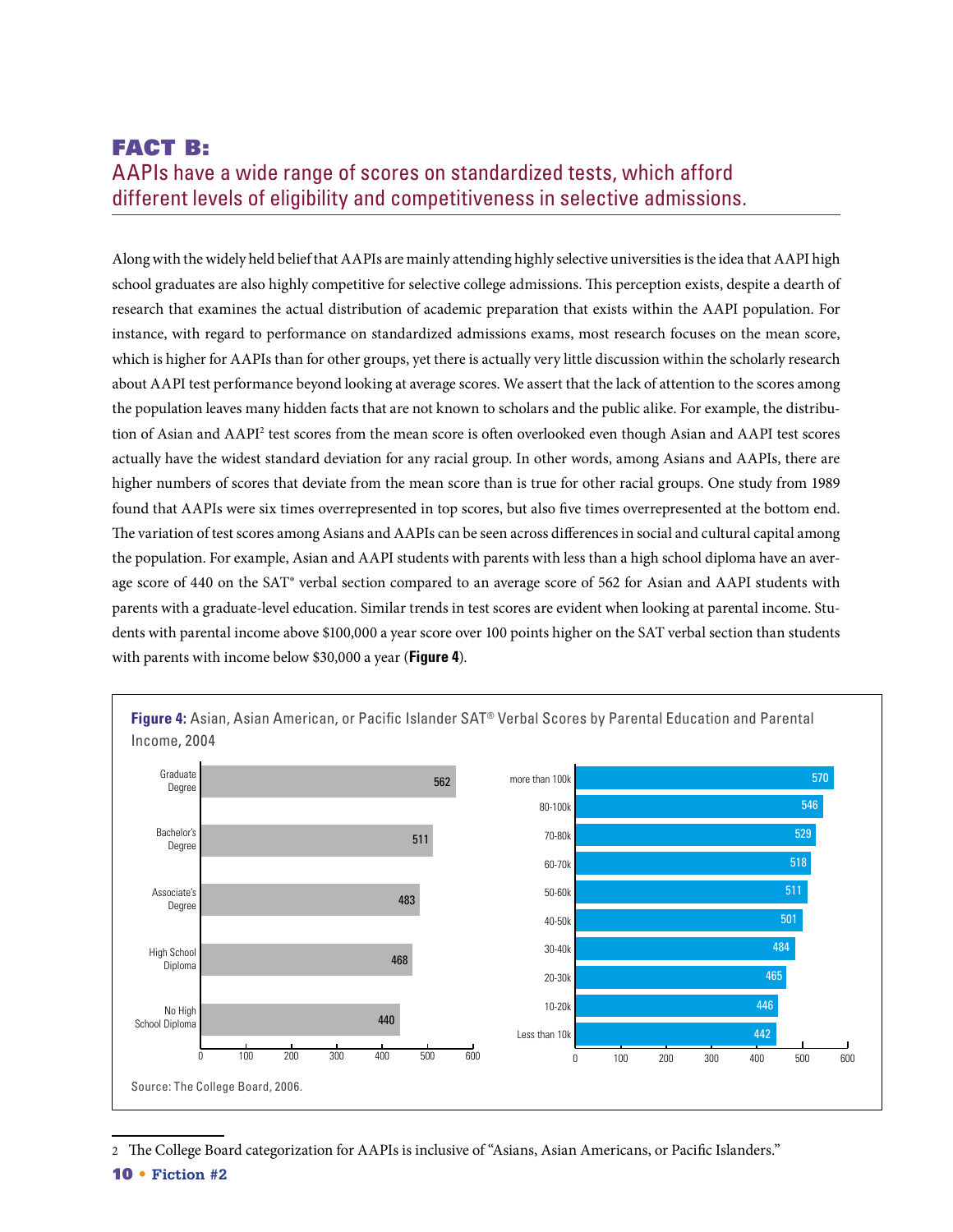English language proficiency is also a barrier to performance on standardized test scores. The average SAT verbal score for Asian or AAPI test-takers whose primary language is English is 525 compared to 473 for Asian or AAPI test-takers whose primary language is not English (**Figure 5**). The variation in scores, which is systematically linked to many social conditions within the population, is particularly troublesome for the Asian and AAPI population in college admission. The eventual consequence of a wide range of test scores among the AAPI population is a wide range in eligibility and competitiveness for institutions that vary by selectivity.

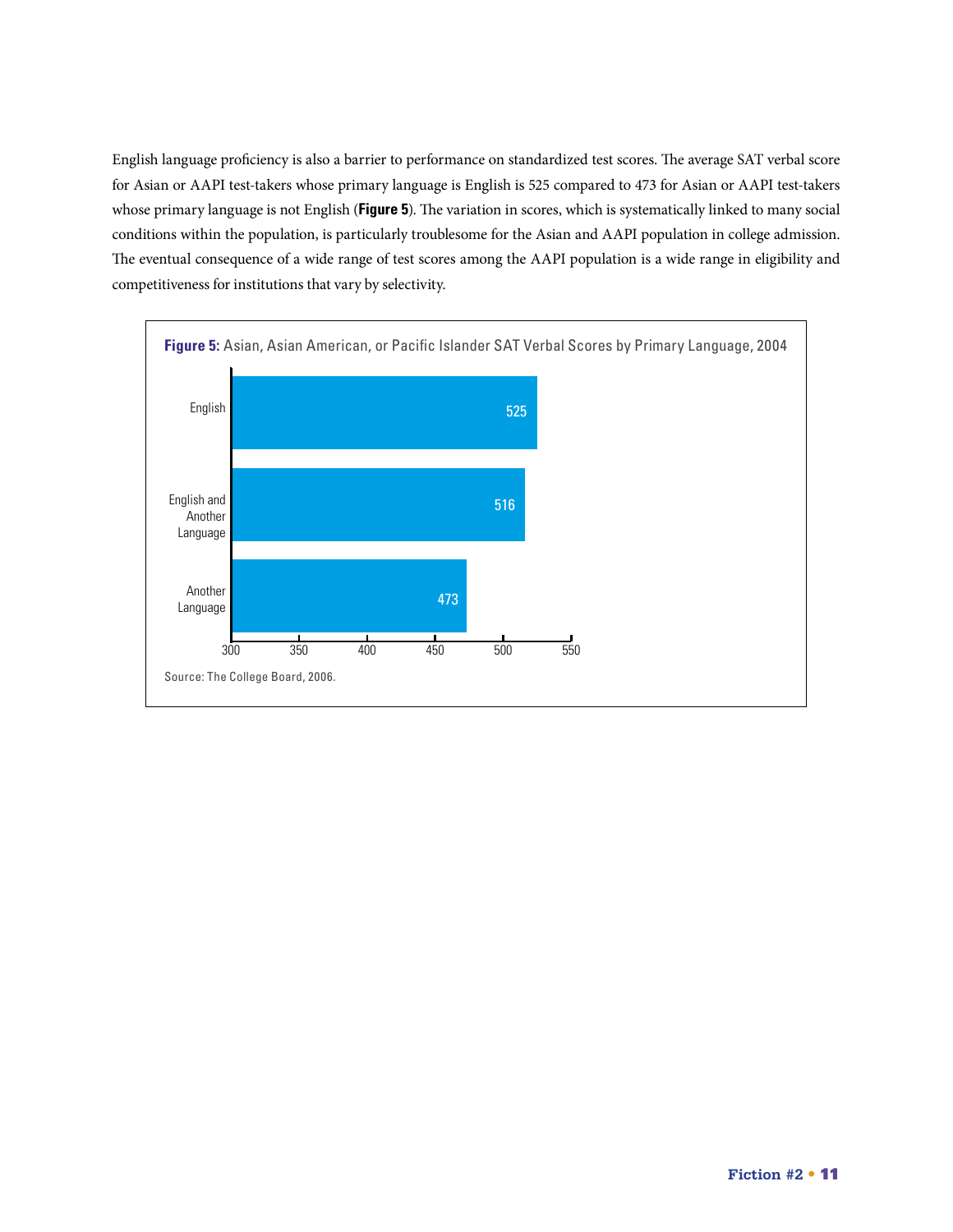Also, because the College Board categorization for AAPIs is actually inclusive of "Asians, Asian Americans, or Pacific Islanders" there are often misconceptions about an aggregate Asian or AAPI score and which individuals are included in this categorization. This issue is not unique to the College Board; there is wide variation in who *is* and *is not* included in "Asian," "Asian American," and "Asian American/Pacific Islander" categories. For example, a recent U.S. Government Accountability Office report on *Challenges That Some Asian Americans and Pacific Islanders Face*, noted that because data collection agencies use AAPI ethnic categories that are not standardized (that is, incompatible across agencies), consolidated data for AAPI communities are not reliable and can be misleading.13 For instance, the scores for Asians, Asian Americans, or Pacific Islanders who attended high school outside the United States are higher than for Asians, Asian Americans, or Pacific Islanders in the United States, which indicates a confounding of international and domestic student performance and outcomes (see **Figure 6**).

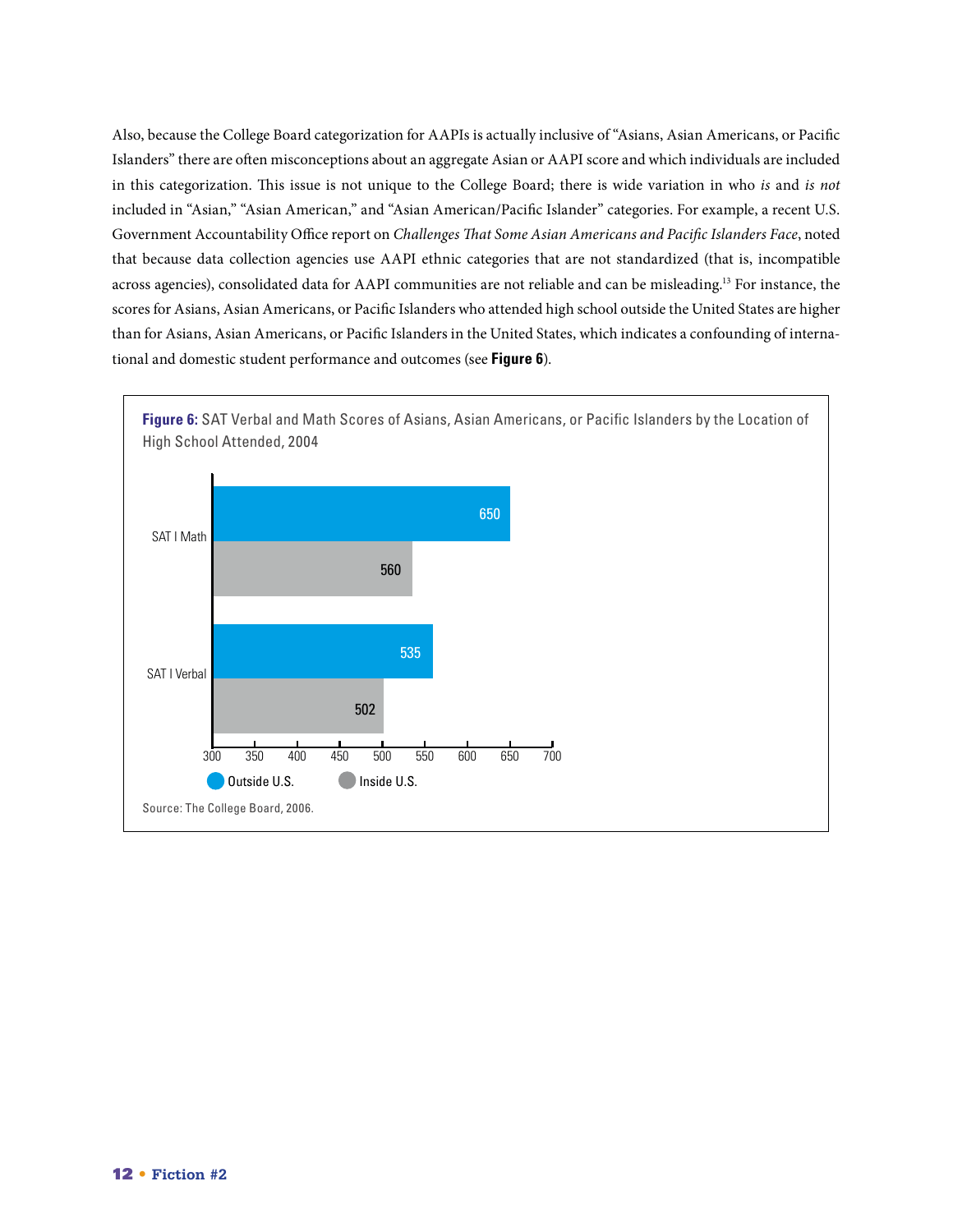# FACT C: AAPI enrollment in public two-year community colleges is increasing at a faster rate than their enrollment in four-year colleges.

Asian American and Pacific Islander enrollment in public two-year community colleges has also been increasing at a faster rate than the AAPI enrollment in four-year colleges. Between 1990 and 2000, AAPI enrollment in public twoyear colleges increased 73.3 percent compared to a 42.2 percent increase in public-four year colleges and a 53.4 percent increase in private four-year colleges. Such factors as social class and limited English-language ability have contributed to the significant growth of Asian American and Pacific Islander enrollment in the community college sector (see **Figure 7**).

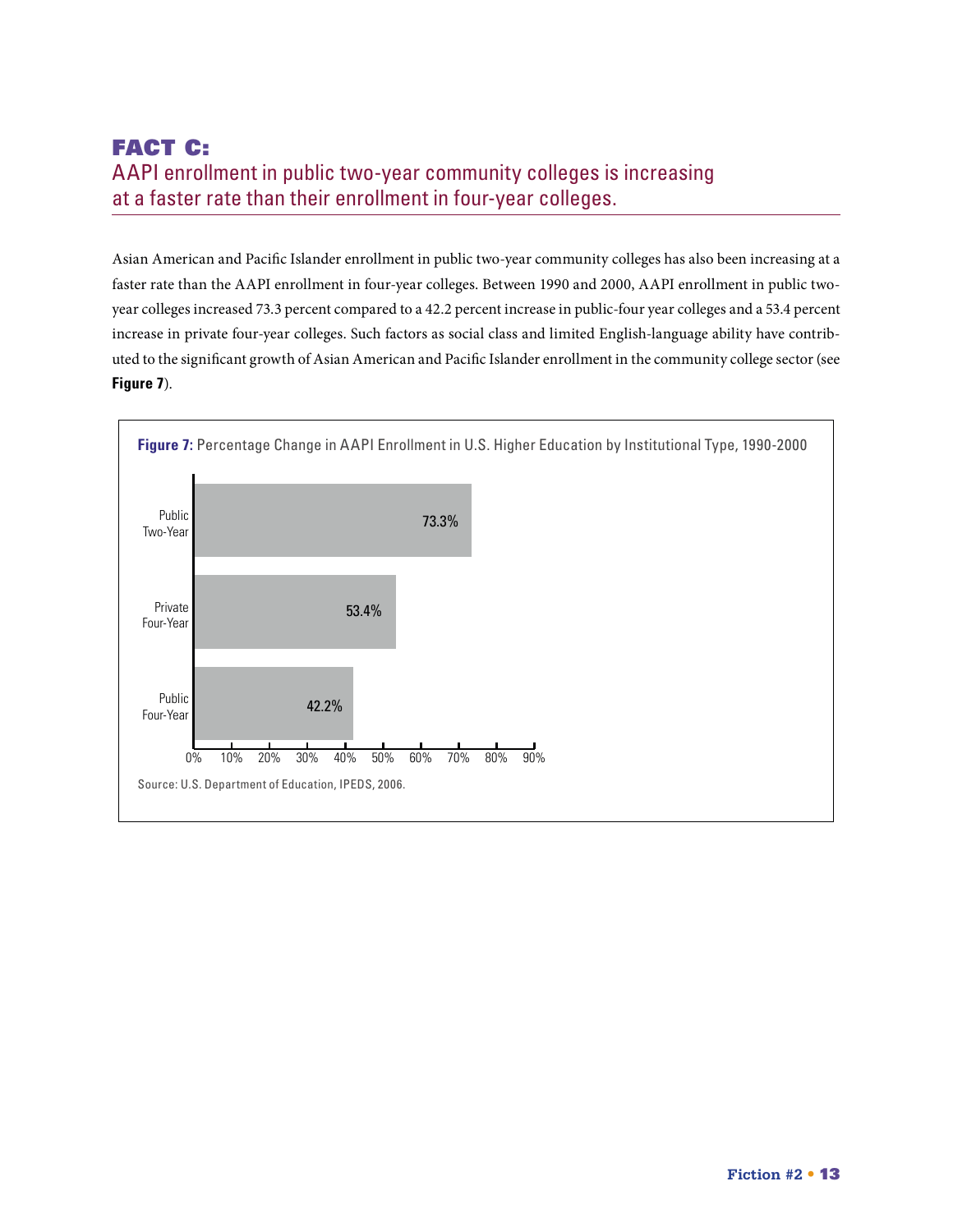# Fact D: AAPI community college enrollment is increasing fastest in the Midwest and the South.

The largest growth in Asian American and Pacific Islander two-year college enrollment is occurring in the Midwest and the South. Between 1990 and 2000, two-year college enrollment of AAPIs increased by 86.0 percent in the South and 75.2 percent in the Midwest, compared to 56.4 percent in the West and 59.3 percent in the Northeast (see **Figure 8**). Educators and policymakers are largely unaware of these trends occurring in the community college sector. The lack of awareness can be attributed to the very assumption that Asian American and Pacific Islander college students only exist in our most selective universities. These trends require further investigation to examine their implications for educational needs and services in all sectors of higher education and in regions of the country that historically have not had a substantial and growing AAPI population.

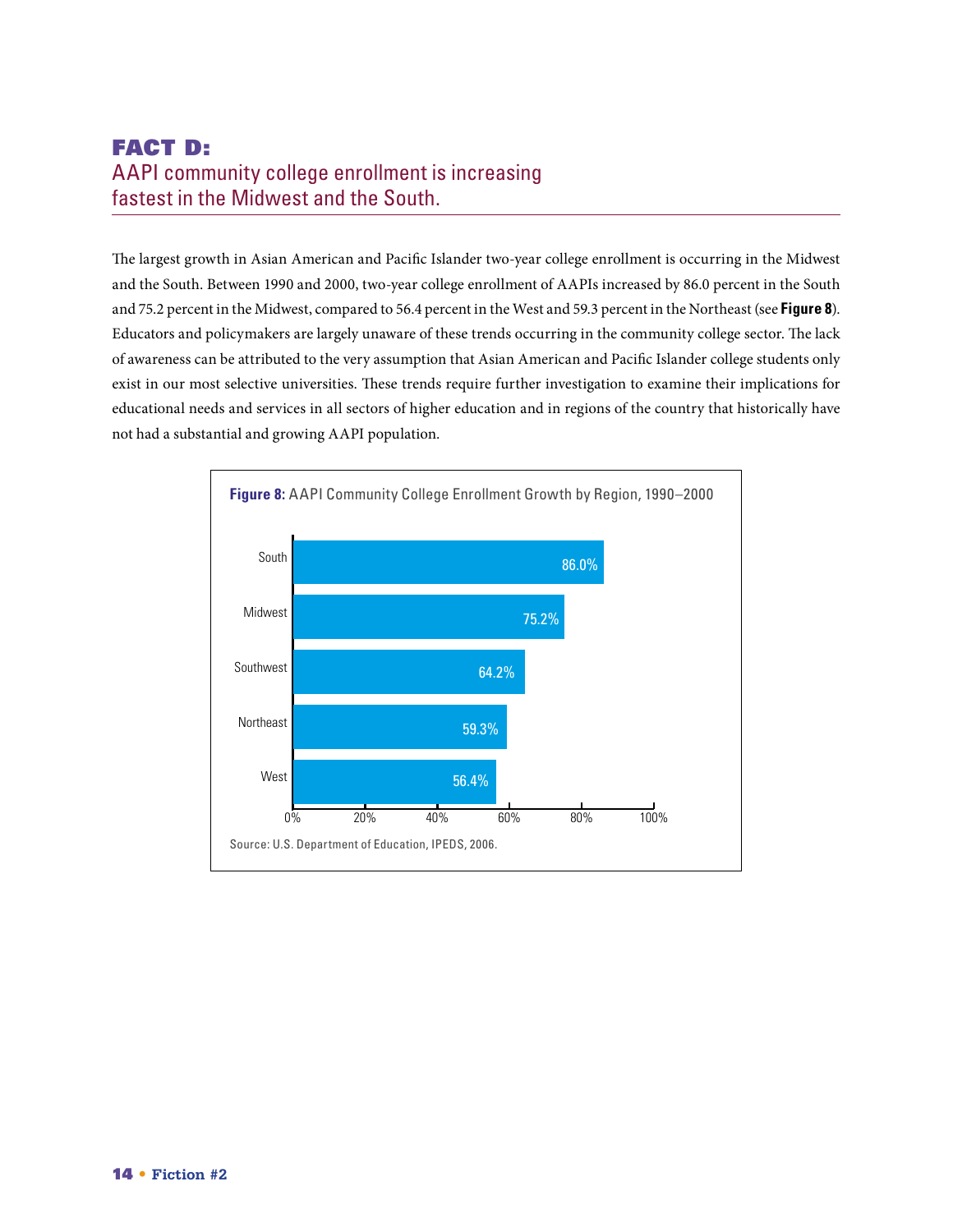# **Fiction #3:** AAPIs are a homogenous racial group with uniformity in educational and financial attainment, culture, religion, and histories.

Race matters in today's American society, and yet its definition and categorizations are ambiguous, contradictory, and seemingly fluid depending upon social, political, and scientific shifts throughout U.S. history. In other words, race is a flawed, highly politicized classification system that is constantly shifting along with the American landscape. Because of this, sociologists suggest that "the effort must be made to understand race as an unstable and 'decentered' complex of social meanings constantly being transformed by political struggle… Thus, we should think of race as an element of social structure."14

In reality, there is no such thing as one Asian American and Pacific Islander composite, especially when there are more differences than similarities between the many groups designated by the federally defined categories of "Asian American" and/or "Pacific Islander." Although there are varied and historical reasons for reporting these groups under one umbrella, it is critical for educators and policymakers to recognize that there are numerous Asian American and Pacific Islander ethnicities, many historical backgrounds, and a full range of socioeconomic spectra, from the poor and underprivileged to the affluent and highly educated. There is no simple description that can characterize Asian American and Pacific Islander students or communities as a whole.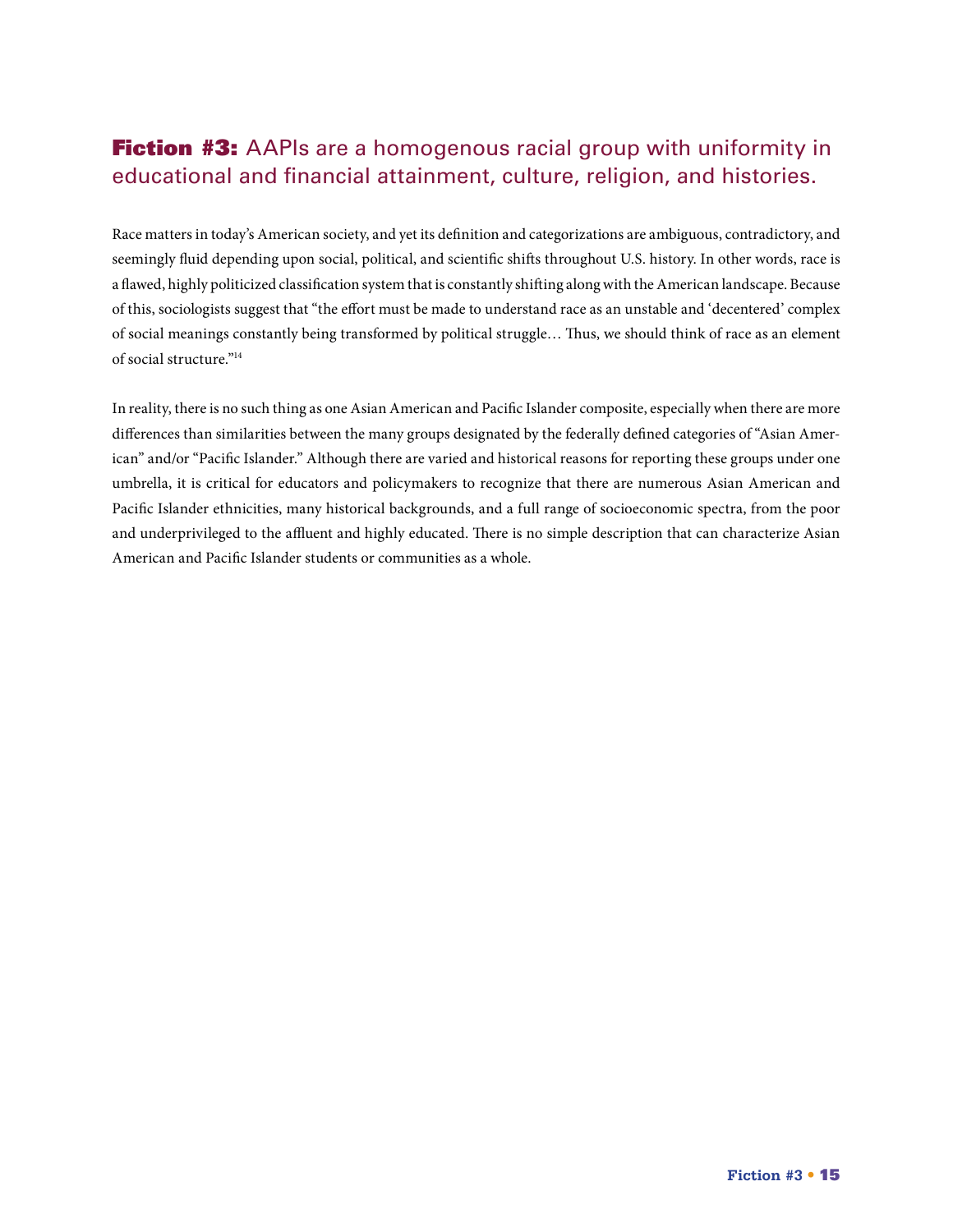# FACT A: AAPIs are an ethnically diverse population.

An indication of the ethnic diversity that exists under the broad umbrella of "Asian American and Pacific Islander" can be shown by the 2000 U.S. Census, which included 48 different ethnic categories. These 48 categories become even further diversified when multi-ethnic and -racial combinations are considered (see **Table 1**). Asian Americans and Pacific Islanders in the American context is inclusive of people having origins in East Asia, Southeast Asia, South Asia, Hawai'i, Guam, Samoa, and other Pacific Islands.

#### **Table 1:** Asian American and Pacific Islander Ethnic Categories

| <b>Asian American</b>                                   |             | <b>Pacific Islander</b> |                   |
|---------------------------------------------------------|-------------|-------------------------|-------------------|
| Bangladeshi                                             | Laotian     | Carolinian              | Papua New Guinean |
| <b>Bhutanese</b>                                        | Malaysian   | Chamorro                | Pohnpeian         |
| <b>Burmese</b>                                          | Maldivian   | Chuukese                | Saipanese         |
| Cambodian                                               | Nepalese    | Fijian                  | Samoan            |
| Chinese                                                 | Okinawan    | Guamanian               | Solomon Islander  |
| Filipino                                                | Pakastani   | I-Kiribati              | Tahitian          |
| Hmong                                                   | Singaporean | Kosraean                | Tokelauan         |
| Indian                                                  | Sri Lankan  | Mariana Islander        | Tongan            |
| Indo Chinese                                            | Taiwanese   | Marshallese             | Yapese            |
| Iwo Jiman                                               | Thai        | Native Hawai'ian        | Polynesian        |
| Japanese                                                | Vietnamese  | Ni-Vanuatu              | Micronesian       |
| Korean                                                  | Other Asian | Palauan                 | Melanesian        |
| Source: U.S. Census Bureau, 2000, Summary File 1, 2000. |             |                         |                   |

16 • **Fiction #3**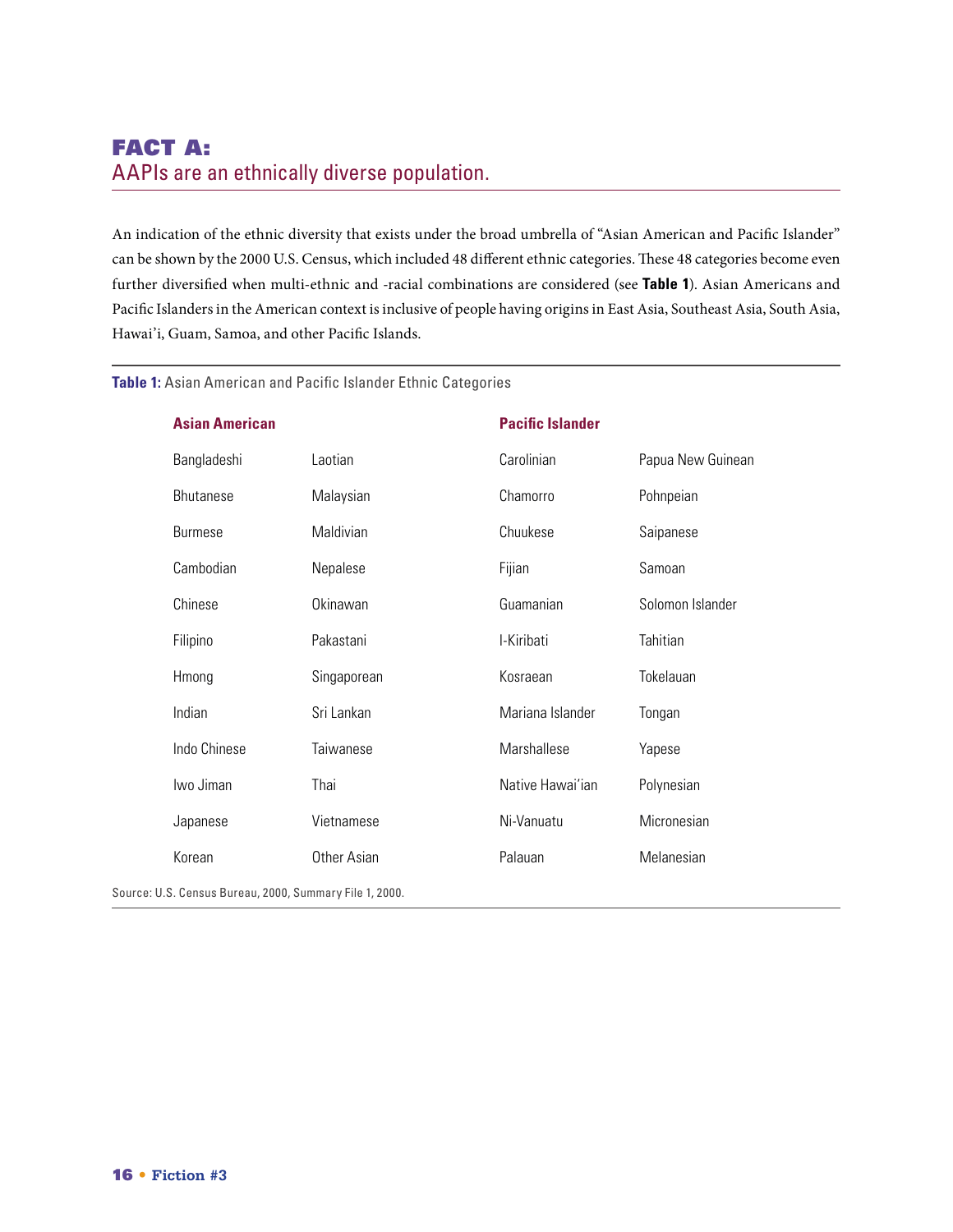# FACT B: AAPI students and their families encompass many different languages and dialects.

A significantly high proportion of Asian American students—79 percent—speak a language (and/or dialect) other than standard English at home. For Pacific Islander students that figure is 43 percent (see **Figure 9**). While the rate of English proficiency is high for AAPIs as a whole, the language needs vary quite dramatically when disaggregated by ethnicity. These language differences are often ignored or misunderstood by educational institutions. Studies have shown that bilingual and bicultural students are sometimes placed into wrong ELL classes, or in special education classes.15 Moreover, these students often encounter ridicule, harassment or other derogatory treatment from classmates and even from teachers-because they are bicultural and bilingual.<sup>16</sup>

| <b>Total Population</b>    |       |                      | 82.1%                                                     |       |       | 9.8% 8.1% |  |
|----------------------------|-------|----------------------|-----------------------------------------------------------|-------|-------|-----------|--|
| Total<br>Asian American    | 21.0% |                      | 39.4%                                                     |       | 39.5% |           |  |
| Total<br>Pacific Islanders |       | 56.2%                |                                                           |       | 29.2% | 14.5%     |  |
|                            |       |                      | <b>Asian Americans</b>                                    |       |       |           |  |
| Japanese                   |       | 53.7%                |                                                           | 20.0% |       | 27.2%     |  |
| Filipino                   | 29.3% |                      | 46.6%                                                     |       |       | 24.1%     |  |
| Asian Indian               | 19.3% |                      | 57.6%                                                     |       |       | 23.1%     |  |
| Thai                       | 19.2% | 39.9%                |                                                           |       | 46.9% |           |  |
| Korean                     | 18.1% | 31.4%                |                                                           | 50.5% |       |           |  |
| Chinese                    | 14.6% | 35.8%                |                                                           |       | 49.6% |           |  |
| Cambodian 8.4%             |       | 38.1%                |                                                           | 53.5% |       |           |  |
| Pakastani 7.7%             |       | 60.6%                |                                                           |       |       | 31.7%     |  |
| Laotian 7.2%               |       | 40.1%                |                                                           | 52.8% |       |           |  |
| Vietnamese 6.9%            |       | 30.6%                |                                                           | 62.4% |       |           |  |
| Hmong $4.4\%$              |       | 37.0%                |                                                           |       | 58.6% |           |  |
| Other Asian                | 31.9% |                      | 35.4%                                                     |       |       | 32.7%     |  |
|                            |       |                      | <b>Pacific Islanders</b>                                  |       |       | 4.3%      |  |
| Native Hawaiian            |       |                      | 83.0%                                                     |       |       | 12.7%     |  |
| Gaumanian                  |       | 56.4%                |                                                           |       | 28.2% | 15.4%     |  |
| Samoan                     | 35.9% |                      |                                                           | 44.6% |       | 19.5%     |  |
| Marshallese<br>18.7%       |       |                      | 39.9%                                                     |       | 41.4% |           |  |
| Tongan                     | 17.0% |                      | 50.3%                                                     |       |       | 32.7%     |  |
| Fijian<br>16.3%            |       | 58.5%                |                                                           |       |       | 25.2%     |  |
| Other<br>Pacific Islander  |       | 47.7%                |                                                           | 32.9% |       | $19.4\%$  |  |
|                            |       | Only English at Home |                                                           |       |       |           |  |
|                            |       |                      | Non English at Home, English Spoken "Very Well"           |       |       |           |  |
|                            |       |                      | Non English at Home, English Spoken Less Than "Very Well" |       |       |           |  |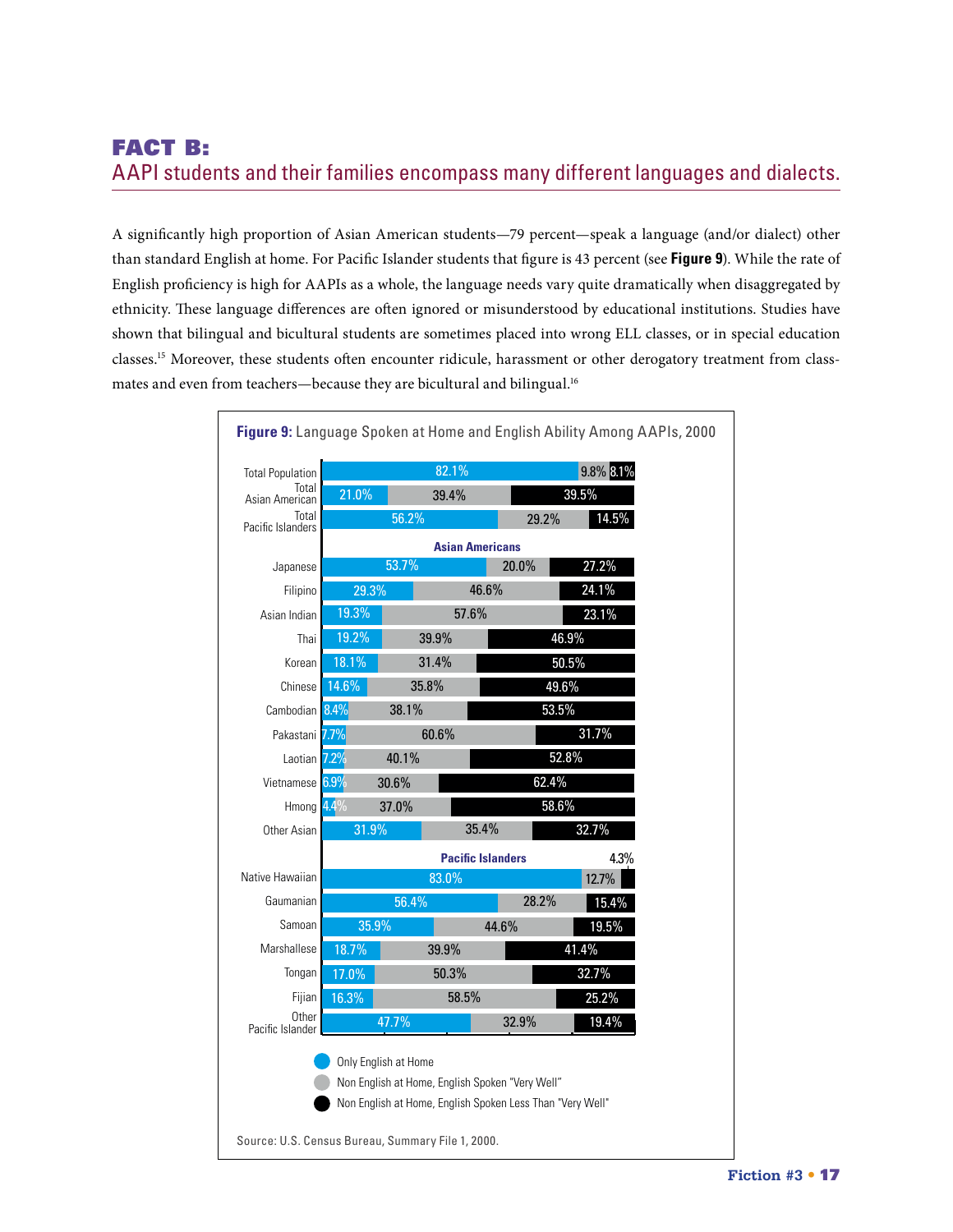# FACT C: Immigration histories have an effect on the needs and assets of different AAPI communities.

The composition of the AAPI population today is the result of the immigration histories of people from Asia. U.S. immigration policy has historically given priority to attracting the elites of all nations around the world, either through immigration quotas or elite employment preference quotas. U.S. immigration policies, while shifting throughout history, have created an Asian American and Pacific Islander population today that is quite varied. For example, since the 1990 Immigration Act, "employment preferences" target preferred immigrants, which include: "aliens with extraordinary ability," "outstanding professors," "researchers," "multinational executives," "professionals with advanced degrees," "skilled and professional," those able to invest \$500,000 in certain businesses, and "special immigrants" who have worked with the U.S. government abroad. This preference category accounts for nearly 18 percent of the immigrants from Asia who have arrived in the United States between 1990 and 1999. The Asians and Pacific Islanders who have been granted entry through these U.S. immigration laws are highly educated and trained: indeed, they are the elites of their countries of origin (**Figure 10**).

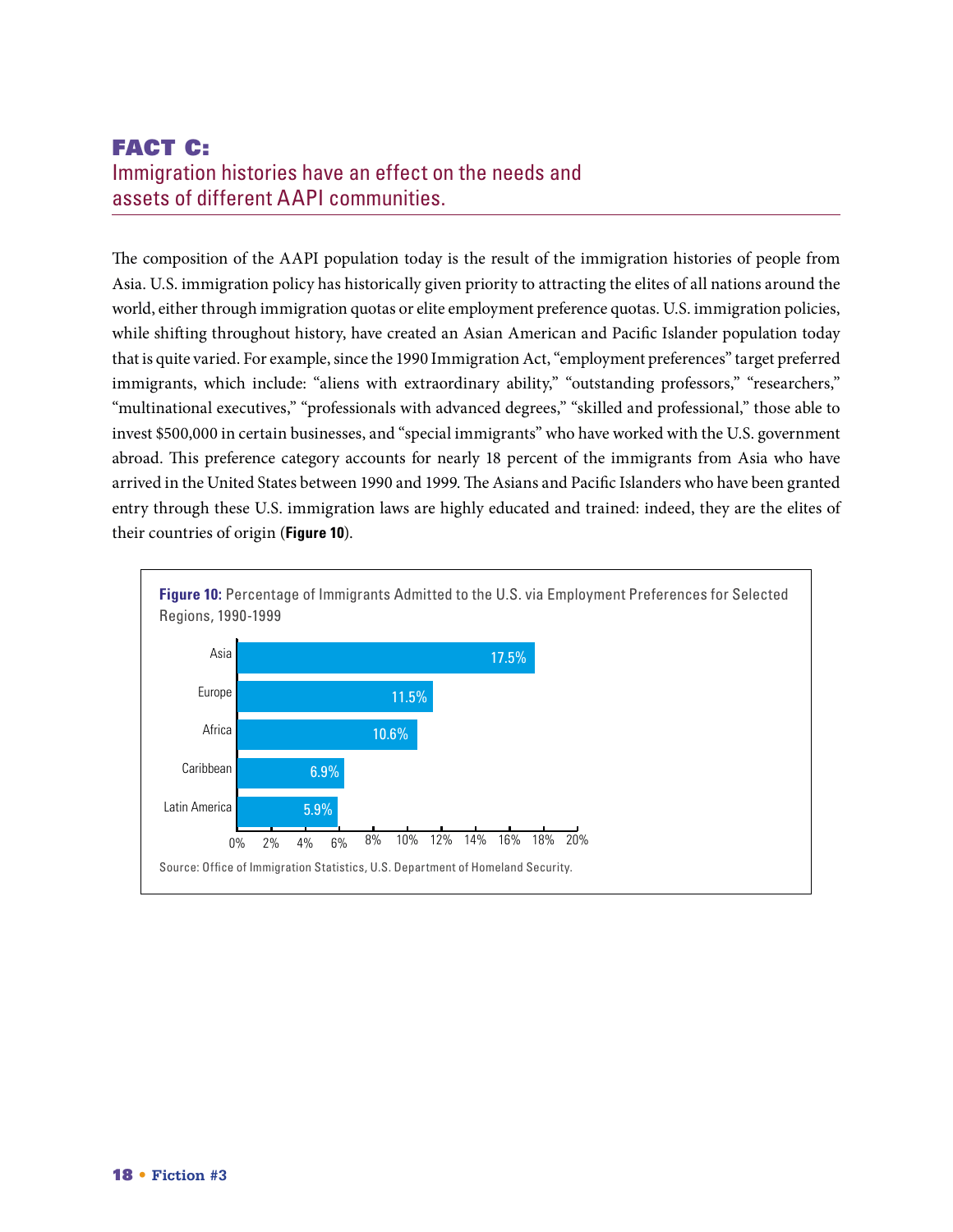# FACT D: Economic, social, and cultural capital varies greatly among AAPIs.

Among immigrants from Asia, the rate of individuals granted access to the United States under employment preferences varies greatly by country of origin. Following the Vietnam War, immigrants, refugees, and asylees from Southeast Asia, including Vietnamese, Hmong, Cambodians, and Laotians, created a vibrant Southeast Asian population in America that is quite significant today. Conversely, immigrants from Taiwan, China, and Korea are much more likely to be admitted under employment preferences (**Figure 11**)

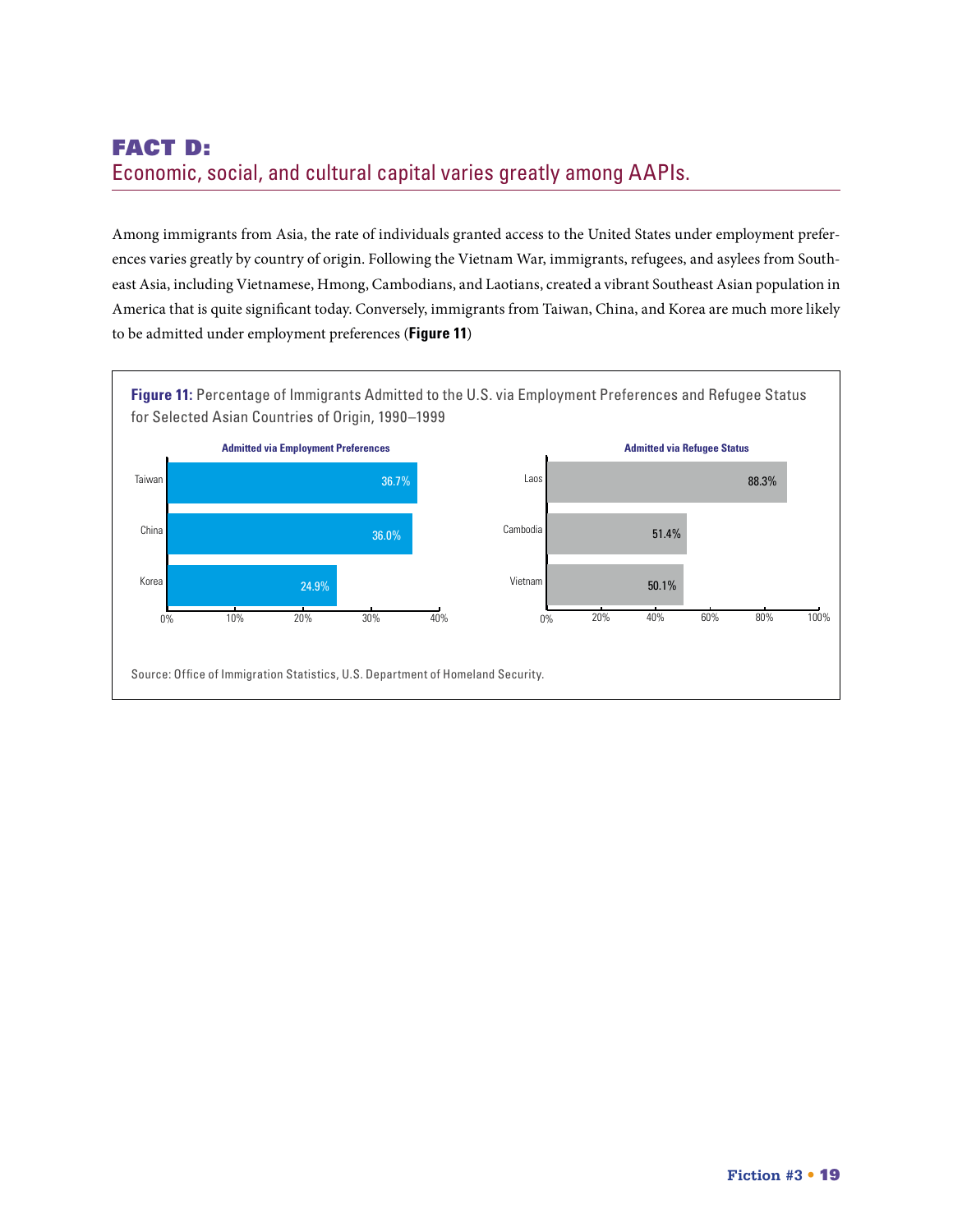Among the 24 distinct Asian American and 24 different Pacific Islander ethnic groups reported by the 2000 Census, the range of educational attainment and socioeconomic status is also quite large. Some Asian American and Pacific Islander students are from families of the educated elite who immigrated to the United States under preferences for the highly educated; their children typically complete or plan to complete four years or more of higher education (see **Figure 12**). In the U.S. merit system, families with high educational and cultural capital generally push their children into advanced degrees and the professions, especially among immigrant families seeking to gain a foothold in the highly competitive American system. Immigrants who are not professional elites in their native countries, or who come from impoverished rural areas of Asia and the Pacific, often have little human capital to transfer to the information- and finance-driven economy of the United States.

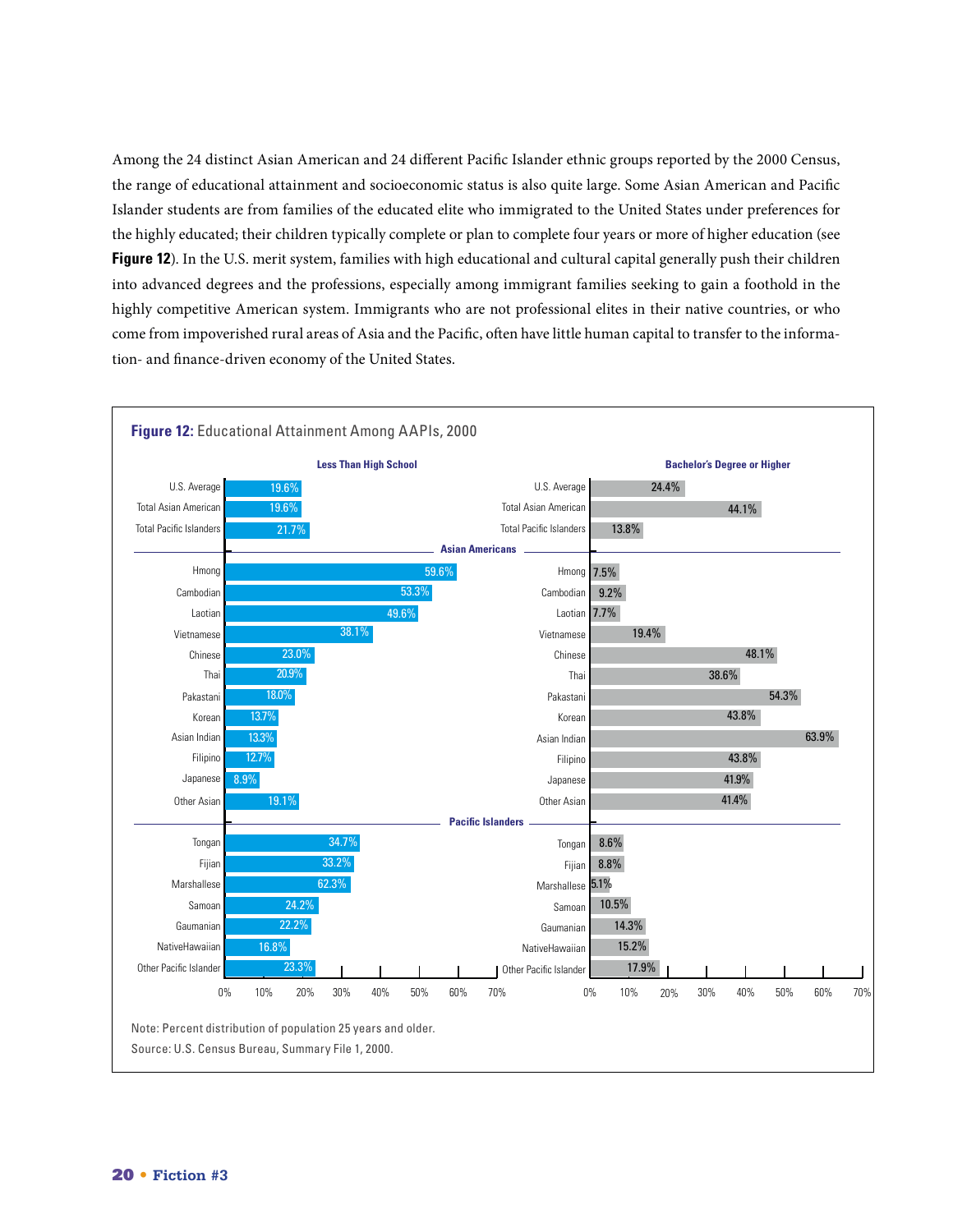As manufacturing jobs, the traditional occupation for immigrants, quickly dwindle in the U.S., service sector jobs are becoming a more likely source of income. Like other Americans who have few workplace skills, many immigrants find themselves at the lower end of the socioeconomic hierarchy and often face a life of poverty. Additionally, immigrant parents from these backgrounds may have little understanding of or ability to negotiate the educational system—or other systems—for their children. Immigrant children often must serve as linguistic and cultural translators for their parents who lack adequate English language abilities. Indeed, a recent study conducted by the Higher Education Research Institute at UCLA found that "a substantial number of non-native English speaking Asian Americans may be facing educational adversities associated with both language and economic obstacles." In terms of overcoming economic obstacles such as college tuition, the UCLA researchers found a "concerning" rise in the percentages of Asian American freshmen who report plans to pay educational expenses with full-time employment.<sup>17</sup>

**Figure 13** illustrates the economic diversity of Asian Americans and Pacific Islanders, with some groups having a much higher rate of poverty, despite the rosy picture of a highly affluent group painted by the "model minority" stereotype.

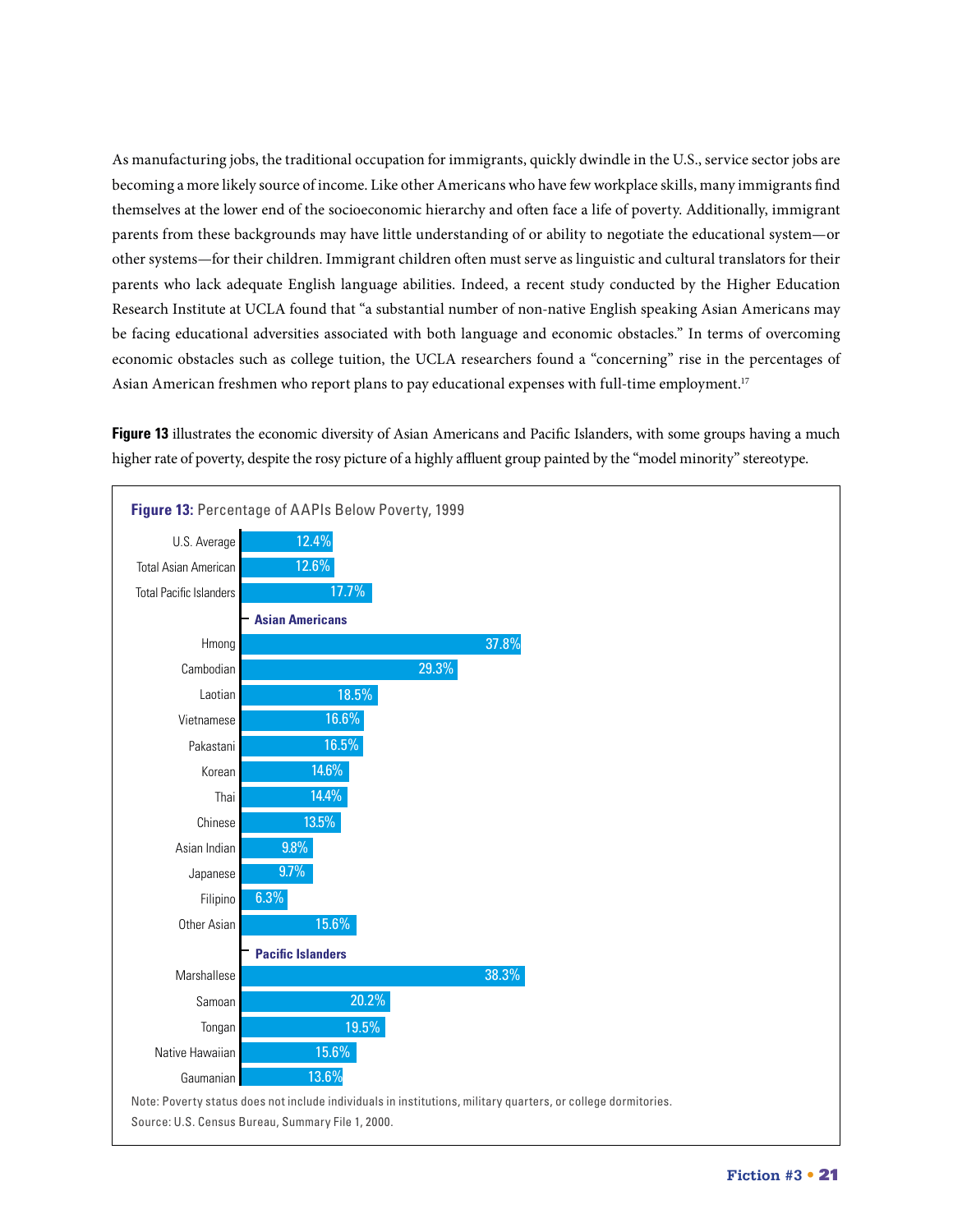Among the most economically disadvantaged are Cambodian, Hmong, and Laotian war refugees from the rural regions of Southeast Asia, many of whom struggle with long-term poverty, language and literacy issues, and post-traumatic stress disorders associated with their forced migration. In addition, Native Hawai'ians and Pacific Islanders of Hawai'i, Guam, American Samoa, and the Northern Mariana Islands have had to contend with issues of governance and self-determination stemming from years of colonization. This history has created a complex situation that impacts their ability to access federal programs and services. For example, Pacific Islander students from the Federated States of Micronesia and the Republics of Palau and the Marshall Islands may not be eligible for some forms of federal educational assistance because of their governments' intricate political relationships with the United States.

The bimodal distribution of socioeconomic status within the AAPI community is often further exaggerated by residential patterns of different ethnic populations, particularly for ethnic groups that are residentially concentrated. In other words, while AAPIs generally are concentrated in a few states, with 65 percent of all AAPIs living in five states: California, New York, Hawai'i, Texas, and Illinois, different ethnic groups often cluster in ethnic enclaves throughout the U.S. in communities that may be urban, suburban or rural (see **Figure 14**). Data collected from such ethnic enclaves show wide variations in assets and needs (**Table 2a** and **2b**). For example, over 60 percent of 18- to 64-year-old Chinese in Brooklyn, NY, Vietnamese in Westminster, CA, and Hmong in St. Paul, MN report speaking English "less than very well." In terms of household income for Pacific Islanders in 1999, Samoans in Carson, CA earned, on average, over \$15,000 more than Native Hawai'ians in Makaha, HI and Wai'anae, HI. Chinese in Brooklyn and Hmong in St. Paul have considerably higher rates of families with children under 18 below poverty at 30.5 and 33.4 percents, which is approximately three times the national average.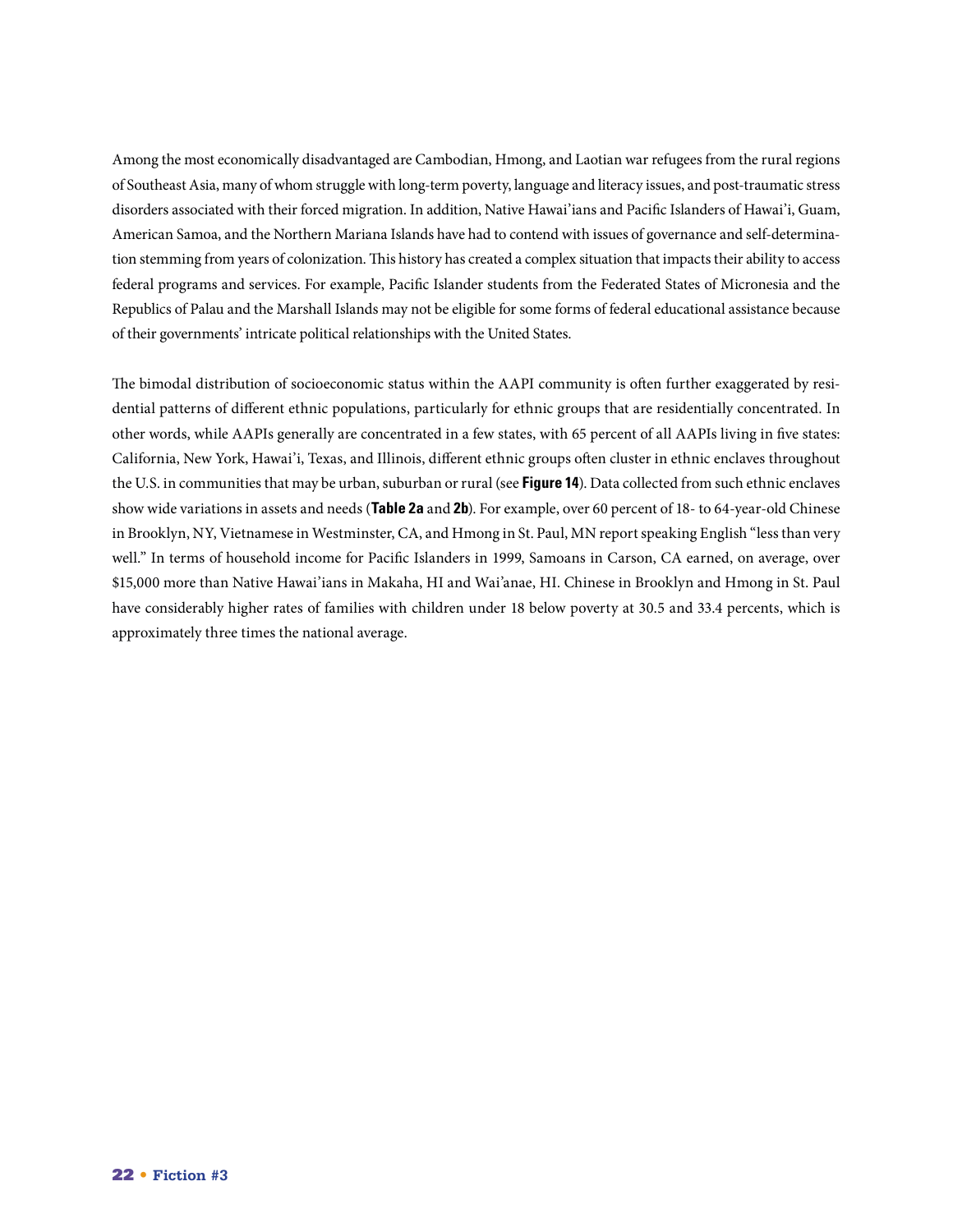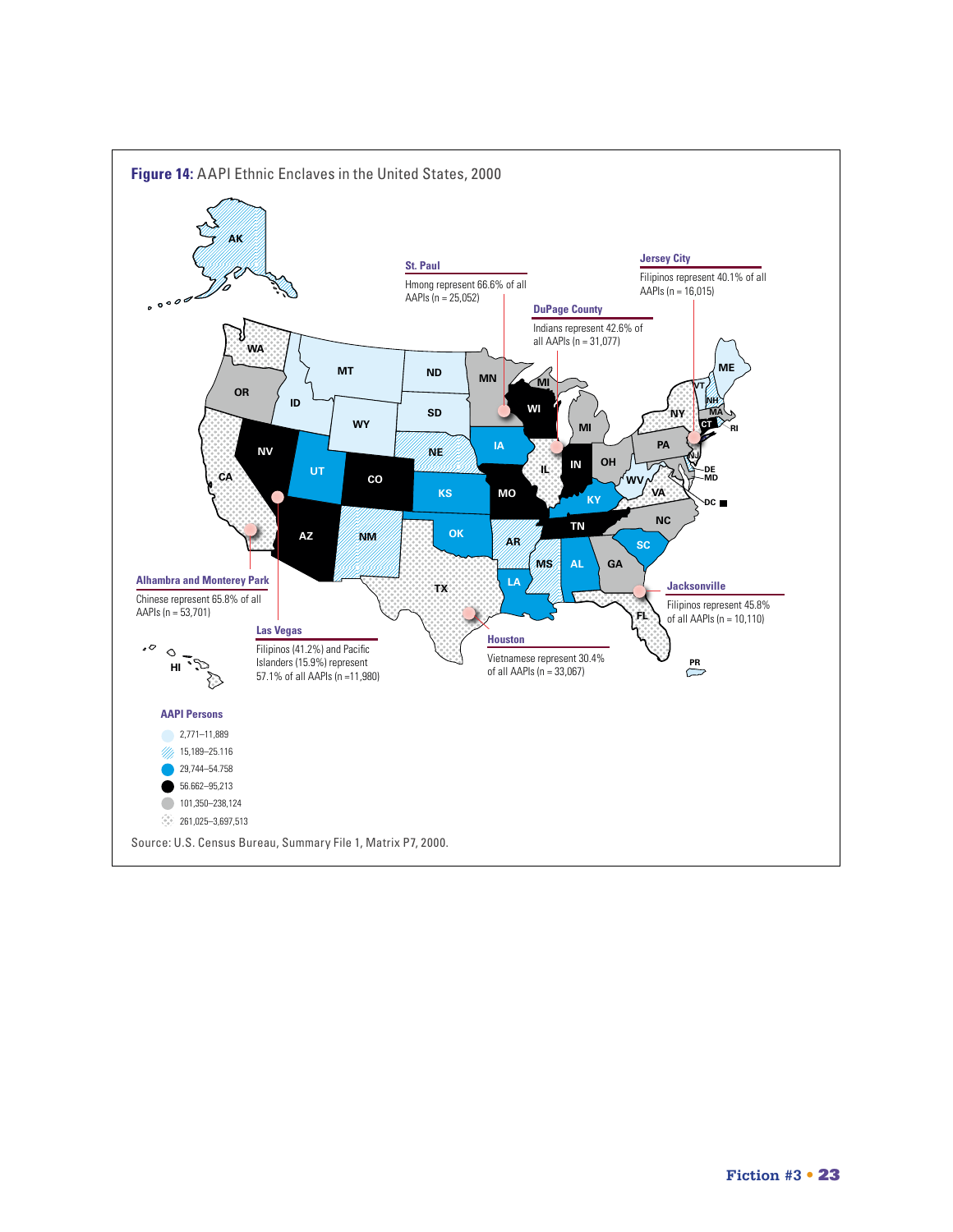#### **TABLE 2a:** Characteristics of **Asian Americans** Living in Selected Ethnic Enclaves, 2000

|                                                                                | <b>Yuba City,</b><br><b>California</b> | Brooklyn,<br><b>New York</b> | <b>Westminster,</b><br><b>California</b> | St. Paul,<br><b>Minnesota</b> | Virginia Beach,<br><b>Virginia</b> |
|--------------------------------------------------------------------------------|----------------------------------------|------------------------------|------------------------------------------|-------------------------------|------------------------------------|
| <b>Primary Asian American Ethnic Group</b>                                     | <b>Asian Indian</b>                    | <b>Chinese</b>               | <b>Vietnamese</b>                        | <b>Hmong</b>                  | <b>Filipino</b>                    |
| <b>Total Number of Primary Asian American</b><br><b>Ethnic Group</b>           | 2,636                                  | 125,358                      | 27,887                                   | 26,509                        | 17,429                             |
| <b>Total Number of Asian Americans (Any</b><br>Ethnicity)                      | 3,967                                  | 212,207                      | 35,478                                   | 39,927                        | 26,458                             |
| Percent of Asian Americans Represented<br>by Primary AAPI Ethnic Group         | 66.5%                                  | 59.6%                        | 78.5%                                    | 67.0%                         | 67.6%                              |
| Percent of Total Population Represented by<br>Asian Americans                  | 10.8%                                  | 8.2%                         | 38.6%                                    | 13.4%                         | 6.0%                               |
| <b>Nativity and Source of Residents</b>                                        |                                        |                              |                                          |                               |                                    |
| Percent of Native-Born Asian Americans                                         | 33.3%                                  | 23.2%                        | 24.9%                                    | 38.1%                         | 32.4%                              |
| Percent of Foreign-Born Asian Americans                                        | 66.7%                                  | 76.8%                        | 75.1%                                    | 61.9%                         | 67.6%                              |
| <b>English-Language Ability</b>                                                |                                        |                              |                                          |                               |                                    |
| Percent of Asian Americans 5 to 17 Who<br>Speak English Less Than Very Well    | 23.1%                                  | 40.6%                        | 40.5%                                    | 52.4%                         | 9.1%                               |
| Percent of Asian Americans 18 to 64 Who<br>Speak English Less Than Very Well   | 44.8%                                  | 63.5%                        | 67.2%                                    | 60.9%                         | 30.8%                              |
| <b>Educational Attainment</b>                                                  |                                        |                              |                                          |                               |                                    |
| Percent of Asian Americans Adults with<br>Less than High School                | 38.4%                                  | 42.9%                        | 36.0%                                    | 47.4%                         | 15.8%                              |
| Percent of Asian Americans Adults with<br><b>High School Completion</b>        | 18.1%                                  | 20.8%                        | 18.5%                                    | 18.0%                         | 18.2%                              |
| Percent of Asian Americans Adults with<br>Some College or Associates Degree    | 21.2%                                  | 12.8%                        | 26.4%                                    | 17.4%                         | 32.6%                              |
| Percent of Asian Americans Adults with<br>Bachelor's Degree or More            | 22.3%                                  | 23.5%                        | 19.1%                                    | 17.2%                         | 33.4%                              |
| <b>Income and Poverty Status</b>                                               |                                        |                              |                                          |                               |                                    |
| Median Household Income of Asian<br>Americans in 1999                          | \$35,331                               | \$35,275                     | \$44,395                                 | \$32,149                      | \$52,526                           |
| Percent of Asian Families with Children<br>Under 18 Years of Age Below Poverty | 10.9%                                  | 30.5%                        | 20.5%                                    | 33.4%                         | 9.8%                               |
| <b>Household Characteristics</b>                                               |                                        |                              |                                          |                               |                                    |
| Average Family Size Among Asian<br>Americans                                   | 3.87                                   | 3.95                         | 4.21                                     | 5.61                          | 3.59                               |
| Percent of Asian American Households<br>with Children Under 18 Years of Age    | 59.7%                                  | 53.4%                        | 53.4%                                    | 78.8%                         | 53.4%                              |
| Percent of Asian American Households<br>with 6 or More Persons                 | 11.3%                                  | 13.3%                        | 21.8%                                    | 39.1%                         | 8.4%                               |
| Average Household Size Among Asian<br>Americans                                | 3.78                                   | 4.05                         | 4.35                                     | 6.15                          | 3.54                               |

Note: The data on Asian Americans excludes Pacific Islanders.

Sources: U.S. Bureau of Census, Summary File 1, 2000—100-Percent Data; Summary File 3—Sample Data, 2000.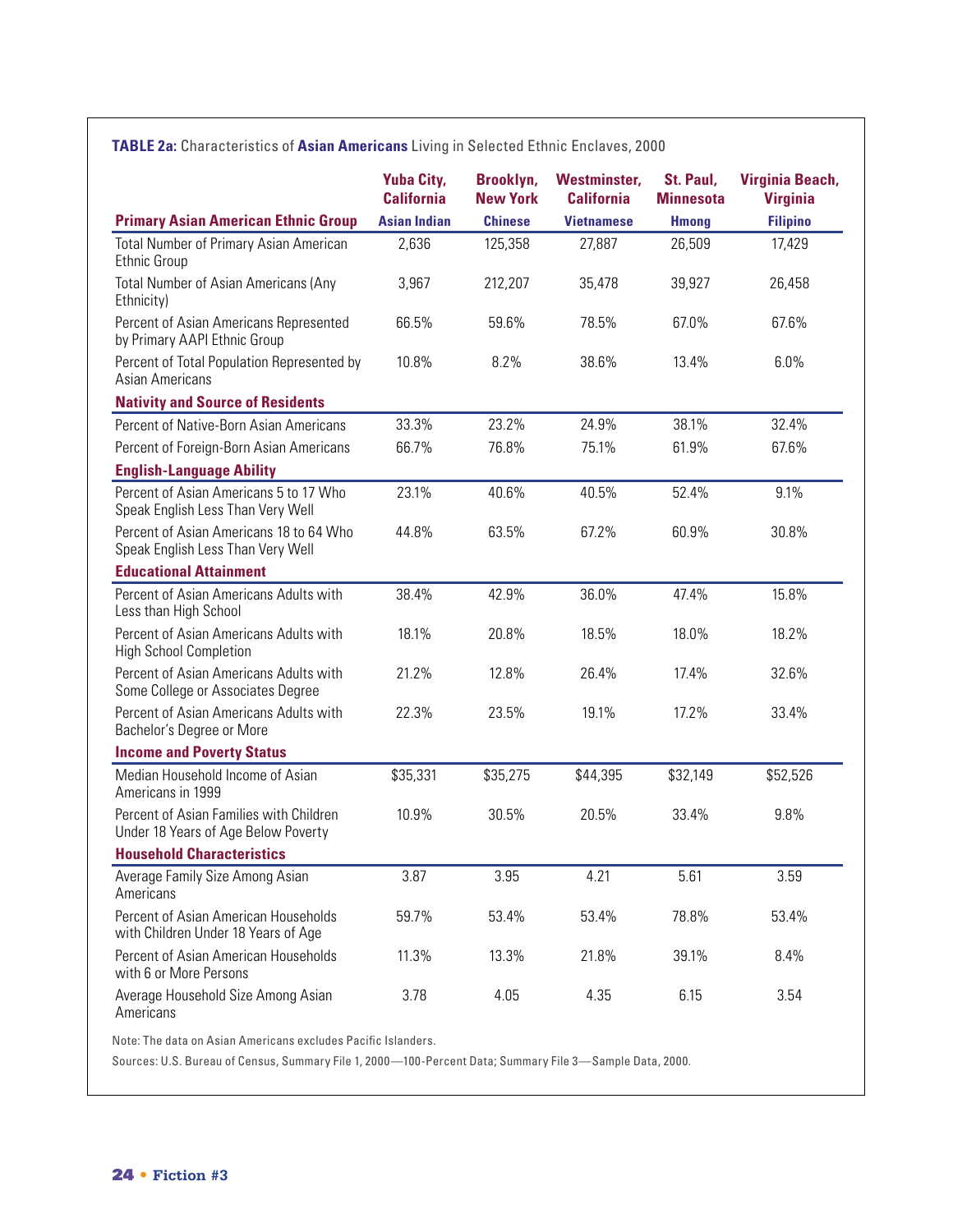|                                                                             | Carson,<br><b>California</b> | Makaha,<br>Hawai'i                | Wai'anae,<br>Hawai'i       |
|-----------------------------------------------------------------------------|------------------------------|-----------------------------------|----------------------------|
| <b>Primary Pacific Islander Ethnic Group</b>                                | <b>Samoan</b>                | <b>Native</b><br><b>Hawai'ian</b> | <b>Native</b><br>Hawai'ian |
| Total Number of Primary Pacific Islander Ethnic Group                       | 2,284                        | 1,415                             | 2,514                      |
| Total Number of Pacific Islanders (Any Ethnicity)                           | 2,777                        | 1,779                             | 2,972                      |
| Percent of Pacific Islanders Represented by Primary AAPI Ethnic Group       | 82.2%                        | 79.5%                             | 84.6%                      |
| Percent of Total Population Represented by Pacific Islanders                | 3.1%                         | 22.9%                             | 28.3%                      |
| <b>Nativity and Source of Residents</b>                                     |                              |                                   |                            |
| Percent of Native-Born Pacific Islanders                                    | 89.0%                        | 98.0%                             | 96.5%                      |
| Percent of Foreign-Born Pacific Islanders                                   | 11.0%                        | 2.0%                              | 3.5%                       |
| <b>English-Language Ability</b>                                             |                              |                                   |                            |
| Percent of Pacific Islanders 5 to 17 Who Speak English Less Than Very Well  | 6.2%                         | 5.0%                              | 12.0%                      |
| Percent of Pacific Islanders 18 to 64 Who Speak English Less Than Very Well | 15.3%                        | 4.5%                              | 6.2%                       |
| <b>Educational Attainment</b>                                               |                              |                                   |                            |
| Percent Pacific Islanders Adults with Less than High School                 | 27.0%                        | 14.2%                             | 17.7%                      |
| Percent of Pacific Islanders Adults with High School Completion             | 31.1%                        | 54.6%                             | 60.8%                      |
| Percent of Pacific Islanders Adults with Some College or Associates Degree  | 31.5%                        | 22.0%                             | 16.3%                      |
| Percent of Pacific Islanders Adults with Bachelor's Degree or More          | 10.5%                        | 9.2%                              | 5.3%                       |
| <b>Income and Poverty Status</b>                                            |                              |                                   |                            |
| Median Household Income of Pacific Islanders in 1999                        | \$53,487                     | \$38,015                          | \$38,438                   |
| Percent of PI Families with Children Under 18 Years of Age Below Poverty    | 8.7%                         | 12.0%                             | 32.1%                      |
| <b>Household Characteristics</b>                                            |                              |                                   |                            |
| Average Family Size Among Pacific Islanders                                 | 5.78                         | 4.11                              | 4.74                       |
| Percent of Pacific Islander Households with Children Under 18 Years of Age  | 48.5%                        | 38.4%                             | 43.4%                      |
| Percent of Pacific Islander Households with 6 or More Persons               | 47.0%                        | 16.9%                             | 31.6%                      |
| Average Household Size Among Pacific Islanders                              | 6.07                         | 3.71                              | 4.51                       |

Note: The data on Pacific Islanders excludes Asian Americans.

Sources: U.S. Bureau of Census, Summary File 1, 2000—100-Percent Data; Summary File 3—Sample Data, 2000

Pacific Islander students with colonization histories and Southeast Asian Americans with refugee histories have very different experiences and needs than other Asian American groups who have arrived in large numbers under employment preferences. There are large concentrations of AAPI students that are often lost in the educational system or treated as delinquents. Yet at the same time, policies based on the fiction of the "model minority" offer few, if any, programs or other resources for those students in need of special assistance. Studies show that the inability of families to understand how to advocate for their children in the courts and school systems has led Asian American and Pacific Islander boys and girls who enter the juvenile justice system to have higher incarceration rates as juveniles than any other group, often with placement in adult facilities.<sup>18</sup> By disaggregating the data on Asian American and Pacific Islander students, the range of educational and other characteristics becomes readily apparent, suggesting a similarly wide range in needs.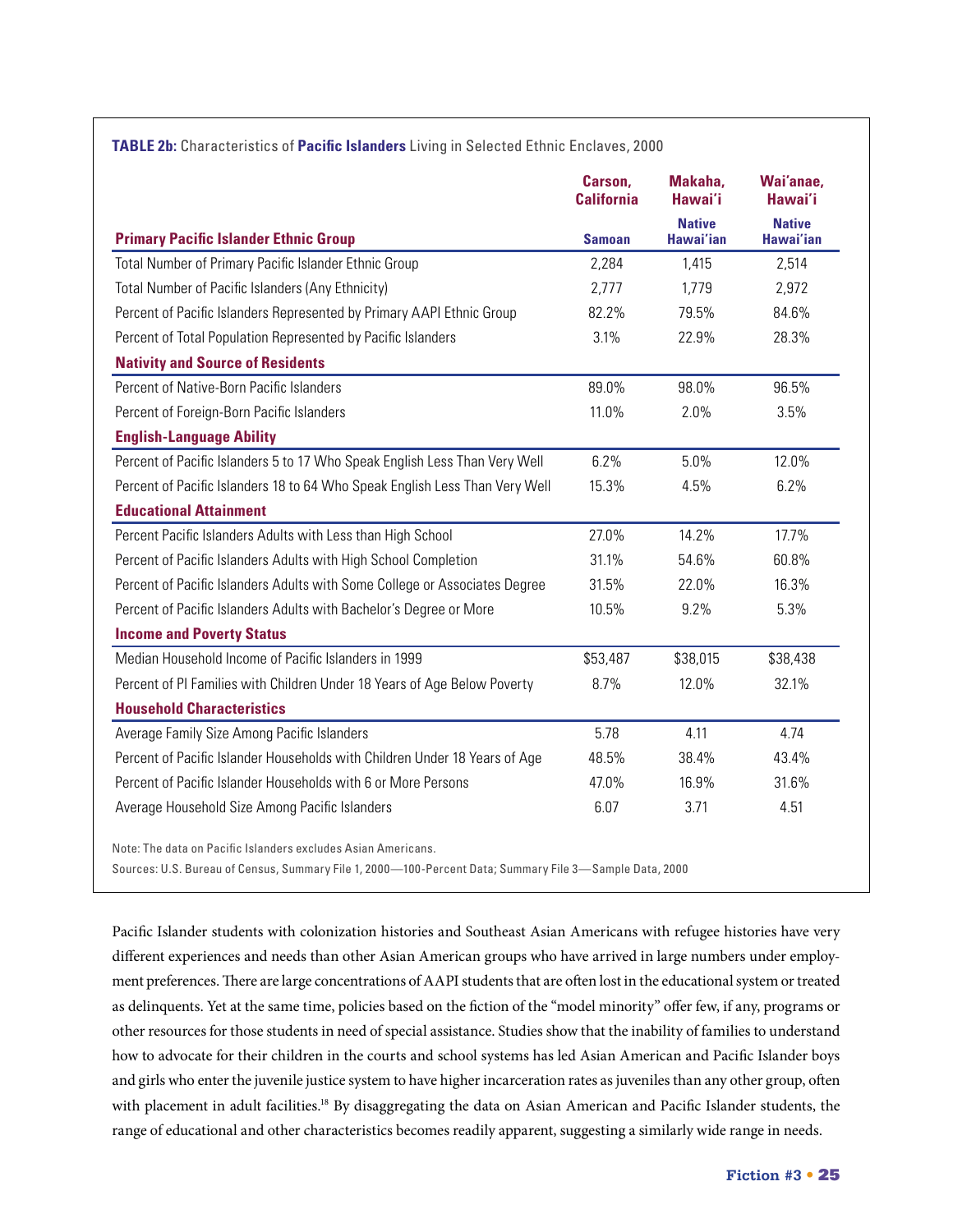# On the Horizon: **Emerging AAPI Issues** in U.S. Education

In addition to the aforementioned "Facts" that discuss significant issues affecting AAPI participation in higher education, there are also other important emerging issues in the field that are noteworthy. In essence, these issues

are *hidden indicators*—issues that often lack sufficient data to warrant attention or resources that have considerable implications for policy, practice, and future research. We include a brief discussion of these issues both to highlight preliminary evidence in the research community as well as anecdotes surfacing among educators and administrators on college campuses to encourage further conversations within the research, policy, and education communities.

*Selective College Admissions and Affirmative Action.*  Asian Americans and Pacific Islanders have historically been excluded from discourse on affirmative action, equal opportunity, and college admissions. In recent years, however, especially following the rise in anti-affirmative action legal pursuits such as the U.S. Supreme Court cases on affirmative action, we find an increase in rhetoric inclusive of Asian Americans and Pacific Islanders. For example, a recent study by scholars at an elite private university argues that AAPIs are the "biggest winners" without affirmative action. Specifically, they claim that without affirmative action at this university, AAPIs "would occupy four out of every five seats created by accepting fewer African American and Hispanic students."19 Conversely, others have argued that practicing affirmative action doesn't just hurt White students, it hurts Asians the most. Ward Connerly, architect of the California Civil Rights Initiative, asserted that increasing Black enrollment at highly selective public institutions in the UC system would require "kicking out" Asian students.<sup>20</sup>

With the decline of Black and Latino students throughout selective colleges that do not use race as criteria for admissions decisions, AAPIs have also assumed the identity of conspicuous adversaries of diversity in higher education by creating homogenous Asianmajority schools. Thus, Asian Americans and Pacific

### **Asian Americans and Pacific Islanders have now been positioned as buffers, middlemen in the cost-benefit analysis of wins and losses in an affirmative action debate.**

Islanders have now been positioned as buffers, middlemen in the cost-benefit analysis of wins and losses in an affirmative action debate. Legal scholars Frank Wu and William Kidder explain that AAPIs have become "racial mascots" to camouflage an agenda that, if presented by Whites on their own behalf, would look too much like self-interest.<sup>21</sup> Political analyst Claire Kim calls this "racial triangulation," which in the case of AAPIs, shifts public debate from the real issue at hand to the false issue of whether affirmative action programs designed to benefit Blacks and Latinos unfairly discriminate against AAPIs, as opposed to Whites.<sup>22</sup> The idea that there are winners and losers in selective admissions is often oversimplified by popular media. For example, following the end of affirmative action in California, the media brought a lot of attention to the low representation of Blacks in the University of California system. Among the different perspectives of what has occurred in the past 10 years is the idea that AAPIs are enjoying access to the UC system at the expense of low Black enrollment.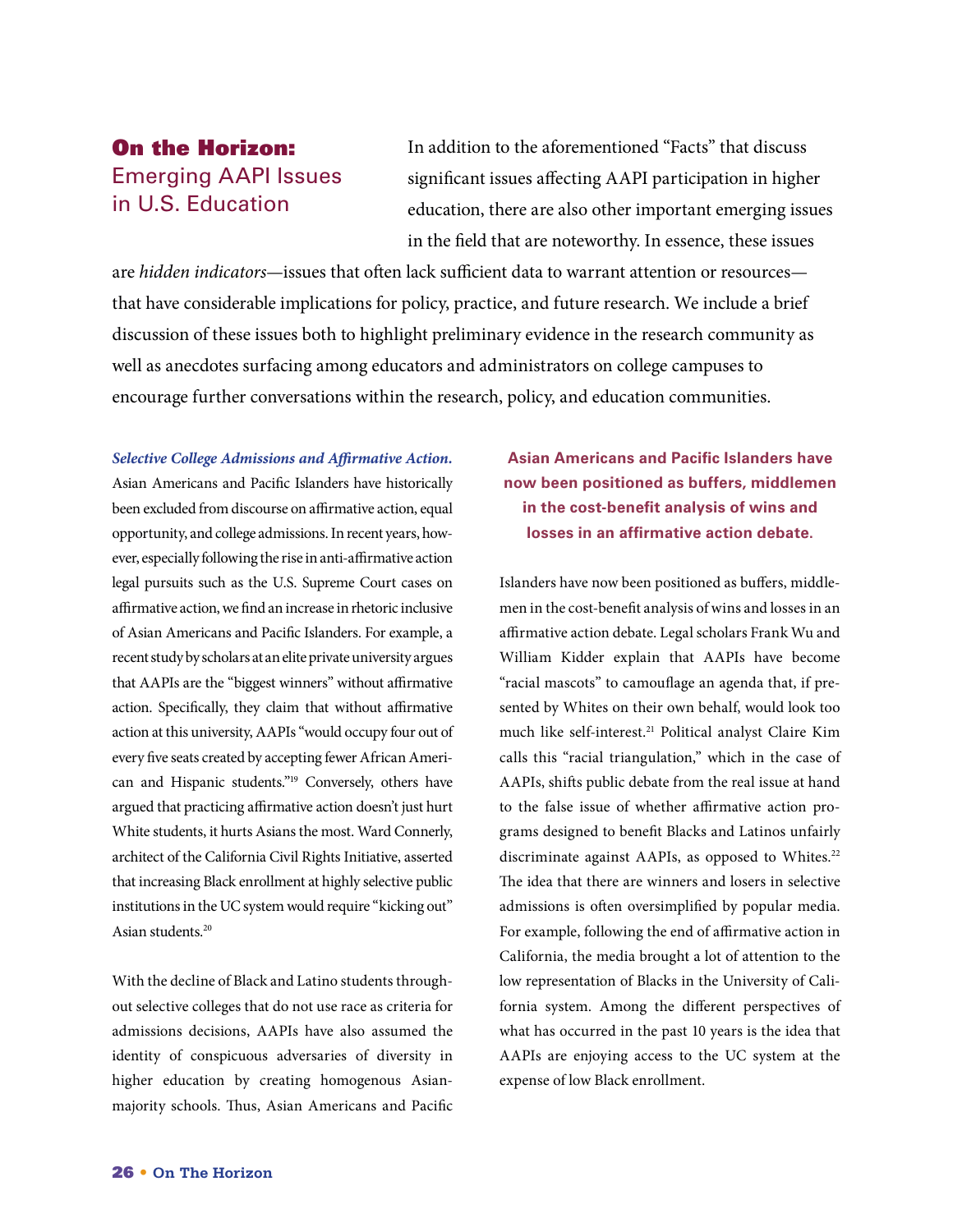Others have gone further and suggested that Whites lose to AAPIs in the admissions game without the use of affirmative action. An article in the *Seattle Times* said, "The fact that the gains Asians have enjoyed seems to have come at the expense of Whites casts doubt on the theory that affirmative action hurts White applicants. It also suggests something that sounds counterintuitive—that, under affirmative action, when the competition was between Whites and Asians, it was the Asians who lost out and the Whites who benefited."23 The assertion that AAPIs are "outwhiting the Whites" is not new. This was precisely the focus of a *Newsweek* article published in 1971.<sup>24</sup> Legal scholar Jerry Kang, among others, argues that AAPIs are not enjoying the same advantages in selective admissions as Whites. In fact, he posits that AAPIs face "negative action," which is the systematic process treating Asian Americans and Pacific Islanders differently in the admissions process than other applicants with similar qualifications.25 Specifically, Asian Americans and Pacific Islanders are held to a higher standard than Whites; the intended outcome of negative action being restrictive access of Asian Americans and Pacific Islanders and maximized access for Whites.

Kidder has tested negative action in the context of admissions decisions at five public law schools where racial preferences were banned.<sup>26</sup> He found that without affirmative action, the share of Asian American and Pacific Islander enrollments dropped at two of the law schools and increased only marginally at three of the schools despite the popular belief that Asian Americans and Pacific Islanders would significantly benefit from the end of affirmative action. These enrollment patterns were particularly surprising considering that during the time period studied, the percentage of Asian Americans and Pacific Islanders applying to law school increased 50 percent, so the pool, presumably, should have created the opportunity for major increases.<sup>27</sup>

**A critical mass of AAPI faculty and institutional leaders is essential to advocate and provide leadership for and about AAPI students. Unfortunately, they are too few in number and not at the decision-making tables of most institutions.**

In reality, there are no winners in a postsecondary system that is experiencing a rapid decline in the number of African American and Latinos since the end of affirmative action in a number of states. Claiming Asian American and Pacific Islander students have no problems, they are models for others to emulate, and they are "overrepresented," works in the favor of educational and political elites who make decisions. Legal scholar Derrick Bell calls this claim "interest convergence."28 Focusing on AAPI students and their reputed success are excuses not to deal with the failure of our education system and the complex and interwoven nature of how race and racism operates in the United States.

*Cultural Competency and Mentorship.* It is quite ironic that there can be so much focus on the high representation of AAPI college students in higher education, without questioning AAPI presence in other parts of the academic community. Specifically, there is a lack of attention to the issues related to Asian American and Pacific Islander faculty, staff, and administrators. A critical mass of AAPI faculty and institutional leaders is essential to advocate and provide leadership for and about AAPI students. Unfortunately, they are too few in number and not at the decision-making tables of most institutions. Surveys of all two- and four-year institutions reveal that the numbers of AAPI college presidents are at an extremely low level. AAPIs make up less than one percent of the college presidency in the United States, with only 33 in the nation. Moreover, Asian American and Pacific Islander women are the most underrepresented group in the ranks of college presidents with only 13 women presidents in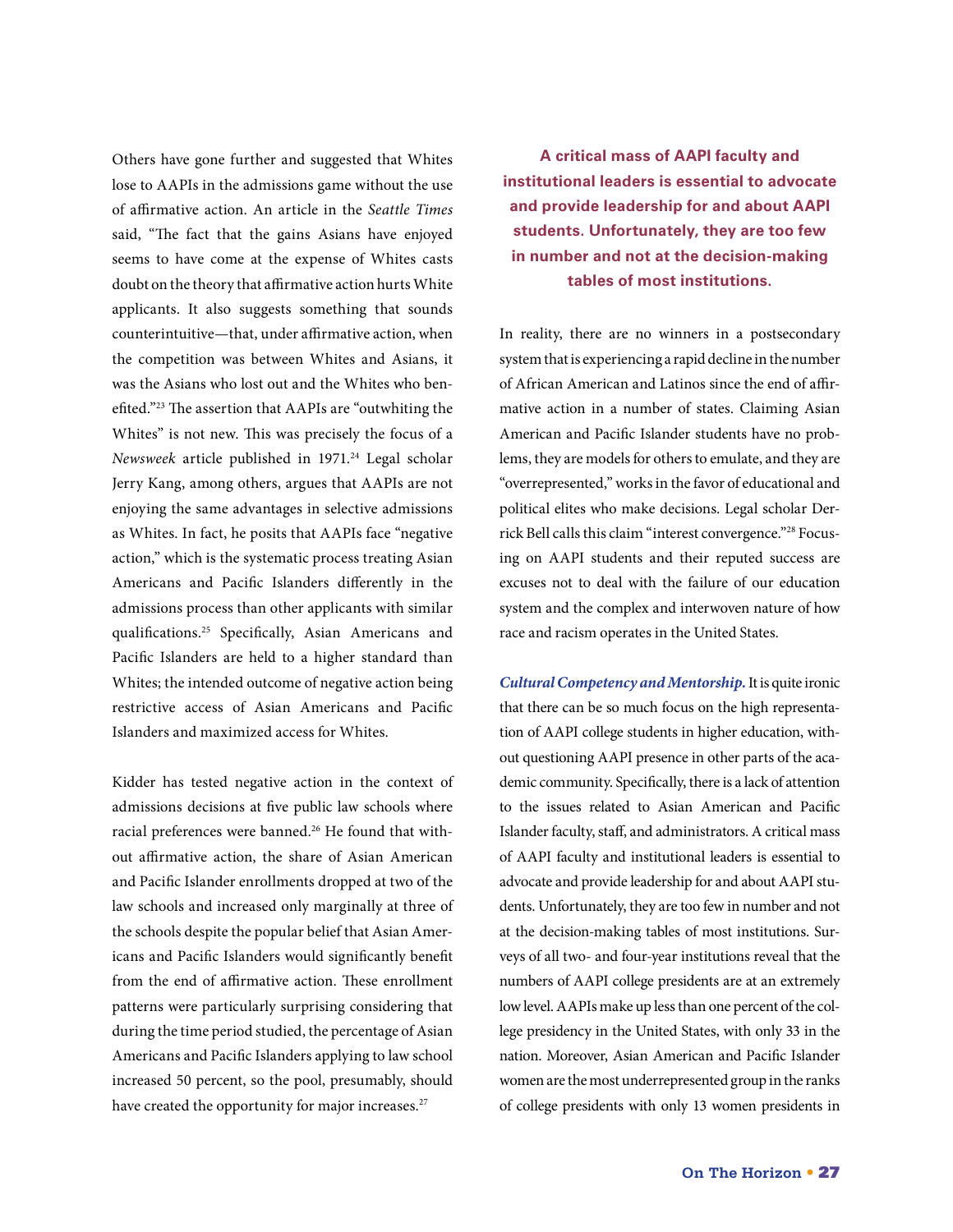the entire country compared to 768 White women, 87 African American women, and 58 Hispanic women in 2004.29 In addition, there are substantial questions related to the race and gender data for full-time faculty in higher education, particularly in the Social Sciences.

Reports suggest that few Asian Americans and Pacific Islanders are currently working toward the advanced degrees that might lead to administrative and executive positions in higher education; the perceived lack of career opportunities and the low numbers of Asian Americans and Pacific Islanders at senior executive levels may contribute to this situation. As such, it is important to engage more leaders in education who understand and support these significant issues, who are aware of the issues that impact Asian American and Pacific Islander students, and who can help to bring more Asian American and Pacific Islander educators and policymakers into such positions of leadership. This, of course, is vital at all stages of the educational pipeline; without AAPI role models and mentors at every level of a student's school experience, from elementary through postsecondary education, it will be difficult to effectively train and encourage tomorrow's leaders.

There is also growing evidence of a need for culturally sensitive mental health services in higher education. Asian American and Pacific Islander children in educational systems are often viewed as "models" with no challenges or problems that may require institutional attention or resources. This fiction has serious and sometimes tragic repercussions. In many cases, heavy expectations are placed on AAPI students to be the "model minority," with documented mental health implications. A few studies of students at highly selective four-year institutions in particular show that Asian American and Pacific Islander students exhibit the lowest self-efficacy and selfesteem of any student group. These patterns may be linked to achievement stress and academic performance

anxiety, combined with the tremendous pressure that students face generally during college.<sup>30</sup> Stress and anxiety levels among AAPIs have been found to be correlated with student perceptions of negative campus climate and high depression levels, even after controlling for students' entering proclivities toward depression and varying institutional types.<sup>31</sup> On Web sites, chat rooms, and in public forums, Asian American and Pacific Islander students openly and routinely discuss the extreme pressure and demands by their parents to achieve academically and to enter disciplines that they perceive to be secure (for example, STEM, Pre-Medicine, Business) even if the students lack aptitude, interest or both.<sup>32</sup>

The rates of depression, stress, and poor self-efficacy among AAPI college students should be considered in the context of the reports of unexplained deaths and suicides by AAPI undergraduates. In fact, the suicide rates of AAPIs have reached alarming levels at some schools, which are far disproportionate to their percentages of enrollment. At an elite private university, for example, the overall student suicide rate has mirrored the national average, but 13 out of the 21 student suicide victims since 1996 were Asian or Asian American, while at an elite public university, deaths of Asiandescent students rose from 13 percent of all student deaths between 1990 and 1995 to 46 percent in 2000.<sup>33</sup> In response, the elite private institution mentioned above established a mental health-oriented Asian and Asian American Campus Climate Task Force in 2002.

There is a critical need for Asian American and Pacific Islander psychologists and counselors, to help bring attention to the needs of AAPI students who may be under unique pressure to meet high expectations of parents by succeeding in such traditionally predetermined careers as medicine and engineering. Unfortunately, research into this phenomenon is rare, making it difficult to ascertain precisely the extent and severity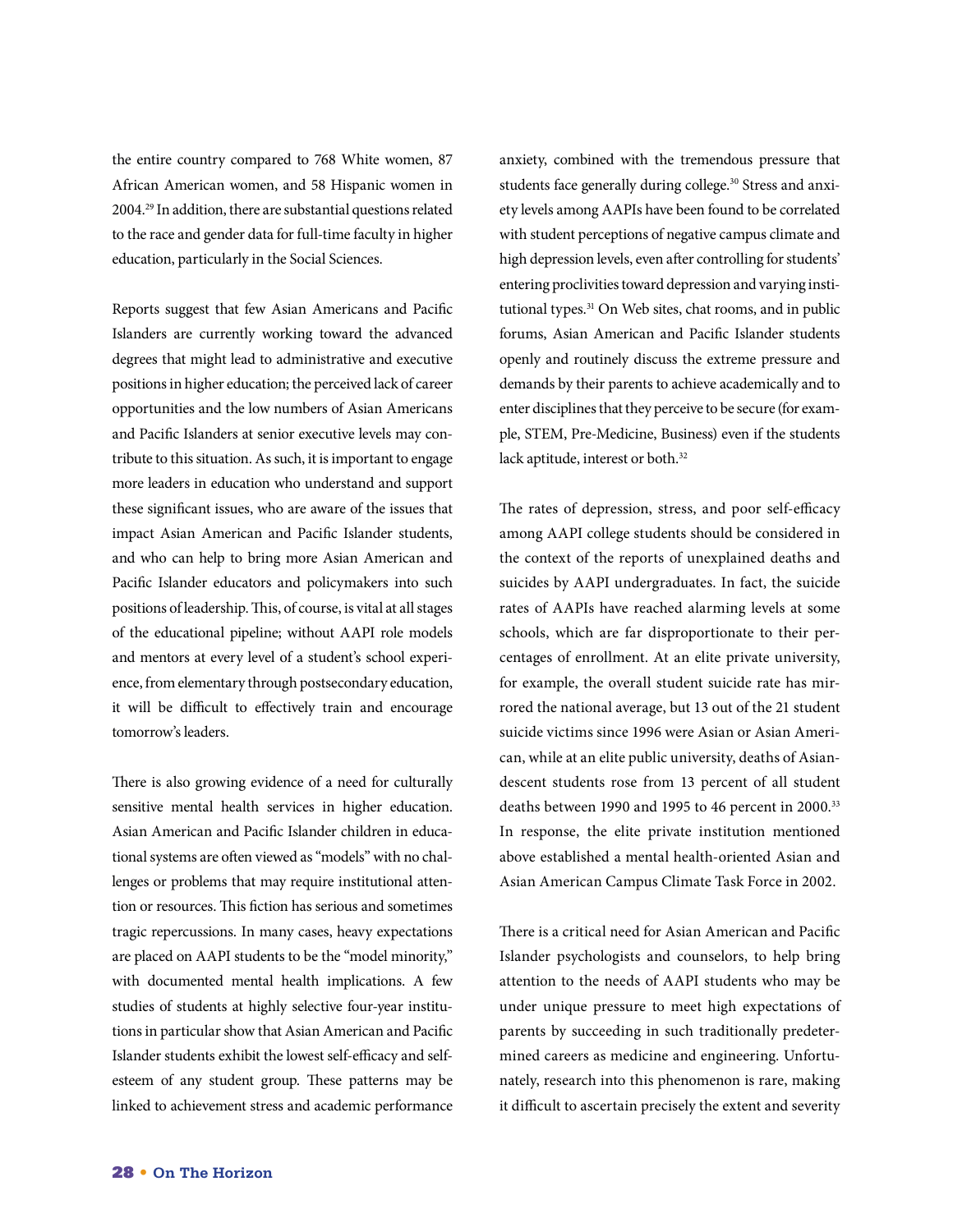of this issue. As Eliza Noh observed, "There are really no actual research studies. No control, no observation, no research design. [Yet] across the board you see people feeling pressured and are consciously aware of the model minority myth which pushes them."34

*The World Is Shrinking.* With national debates on immigration policies at an all-time high, there is a real need to reduce misunderstandings and tensions related to changing demographics in our educational system. Immigrants bring a wealth of linguistic, cultural, and historical abilities and insights. We must create learning communities that utilize these assets and foster crosscultural communication, cultural literacy, and exchanges. Doing so will enrich all and can move us toward reducing divisions in our schools and our society.

The transformation of societies as a result of globalization and worldwide population changes calls for a concurrent transformation of U.S. education. "How well this country will fare in the new urban and new global reality will no longer depend on American political influence, military might, or capacity to expand economic productivity" observes Professor Luis Martínez-Fernández, Director of Latin American, Caribbean, and Latino studies at the University of Central Florida. *"*Instead, leaders of American institutions and business organizations will need to acquire, develop, and master international cultural fluency." Technical and professional expertise of another language is not enough. The finance-oriented Committee for Economic Development has issued *Education For Global Leadership*, a study on "The Importance of International Studies and Foreign Language Education for U.S. Economic and National Security" clearly stating, "the educated American of the twenty-first century will need to be conversant with at least one language in addition to his or her native language, and knowledgeable about other countries, other cultures, and the international dimensions of issues critical to the lives of all Americans."35

Schools, colleges, and universities with a serious eye toward preparing our students for the globalized society of the future must understand the need to dramatically upgrade and refashion their curricula, faculty structures, and resources to include a diversified community that can transfer on knowledge about the people, cultures, and histories of the Asia/Pacific, African, and Latin American regions, in addition to those of European origin. By breaking through the fictions that cloud our educational policies and visions, we can look forward together to the kind of educational systems and educated society that we as Americans are capable of achieving.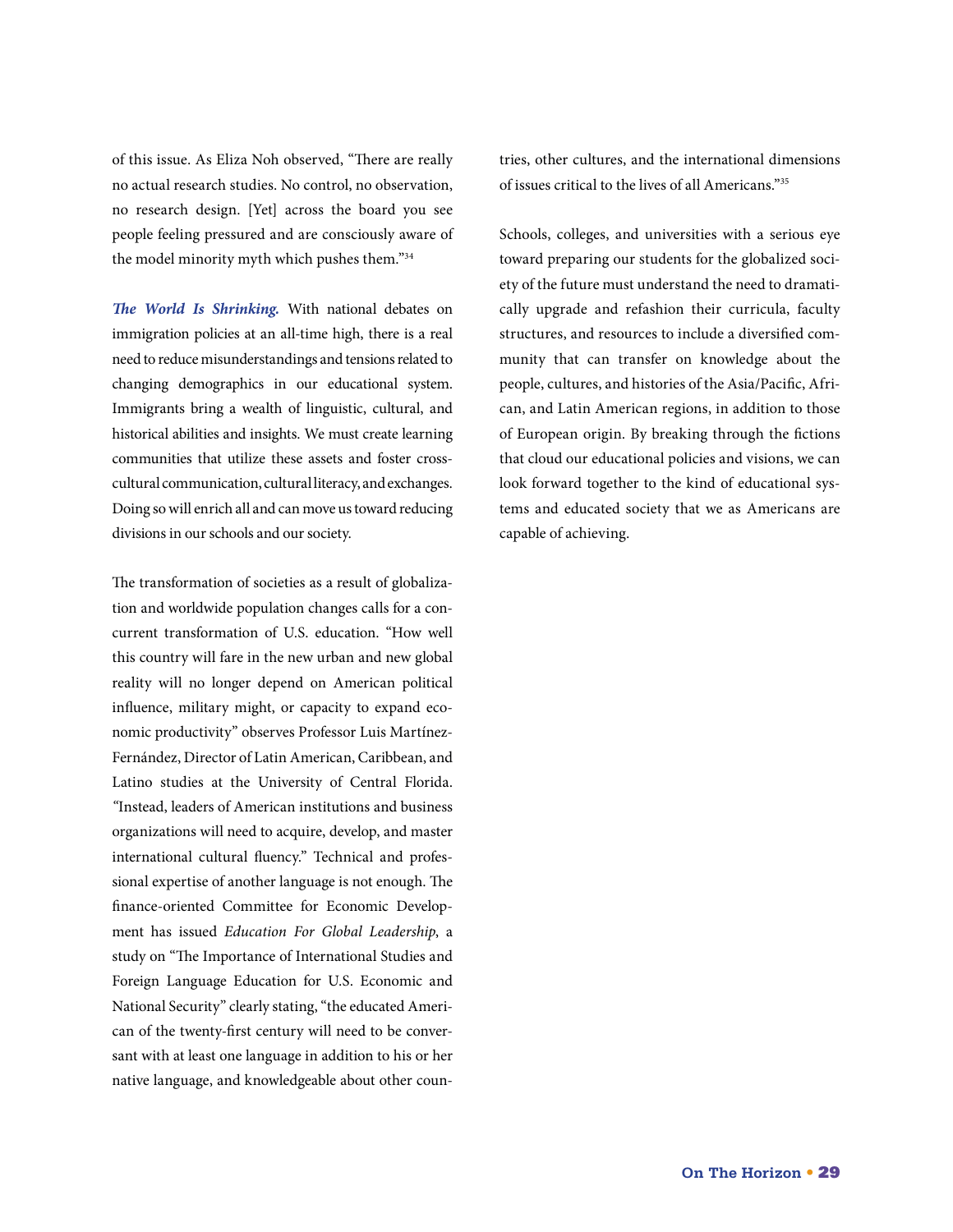# **Conclusion** and Recommendations

### A Renewed Public Vision

Unless educators and advocates dispel and replace the myths about Asian American and Pacific Islander students or other groups, both higher education and society as a whole will miss fully developing and engaging these students, who have much to contribute to our schools and our communities. In this report, we have examined both data and stories that encourage us to develop a renewed public vision for implementing policies and practices based on facts about Asian American and Pacific Islander students.

First, we need to dispel the fictions and myths that Asian American and Pacific Islander students are:

- **•** taking over institutions of higher education, especially in Science, Technology, Engineering, and Math (STEM);
- **•** concentrated in elite higher education and are outperforming all other groups;
- **•** all high-achieving "model minorities"; and
- **•** a homogenous mass that can be dealt with as a whole.

We then need to replace those fictions with the facts about Asian American and Pacific Islander students in higher education:

- **•** Asian American and Pacific Islander students pursue a broad range of academic fields of study.
- **•** the growth in college attendance by Asian American and Pacific Islander students parallels that of African American and Hispanic students; however, there are a small number of states and institutions with high concentrations of Asian American and Pacific Islander students.
- **•** Asian American and Pacific Islander students enroll most heavily in their local public two-year and fouryear institutions.
- **•** Asian Americans and Pacific Islanders constitute a group characterized by a variety of ethnicities and cultural backgrounds.

Were these facts driving our educational practices, we would have:

- **•** data collection and reporting mechanisms that tell us more about who comes to our campuses, including ethnicity, generational status, language spoken at home, and other diagnostic evidence;
- **•** systems and mechanisms to improve the tracking and delivery of programs and services for AAPI students, such as academic advisement, mental health services, career placement, and to monitor outcomes informed by disaggregated data;
- **•** faculty, administration, and academic support staff who are educated and skilled in teaching and supporting the specific cultural and ethnic backgrounds of their Asian American and Pacific Islander students; and
- **•** a proportional representation of AAPI educational leaders, administrators, and faculty to serve as role models for Asian American and Pacific Islander students and to serve as subject matter experts for policy development.

These significant changes will not occur without purposeful action by educators and educational advocates. These are key elements that we offer to bring about the types of changes needed to better align educational policy and practice with today's reality.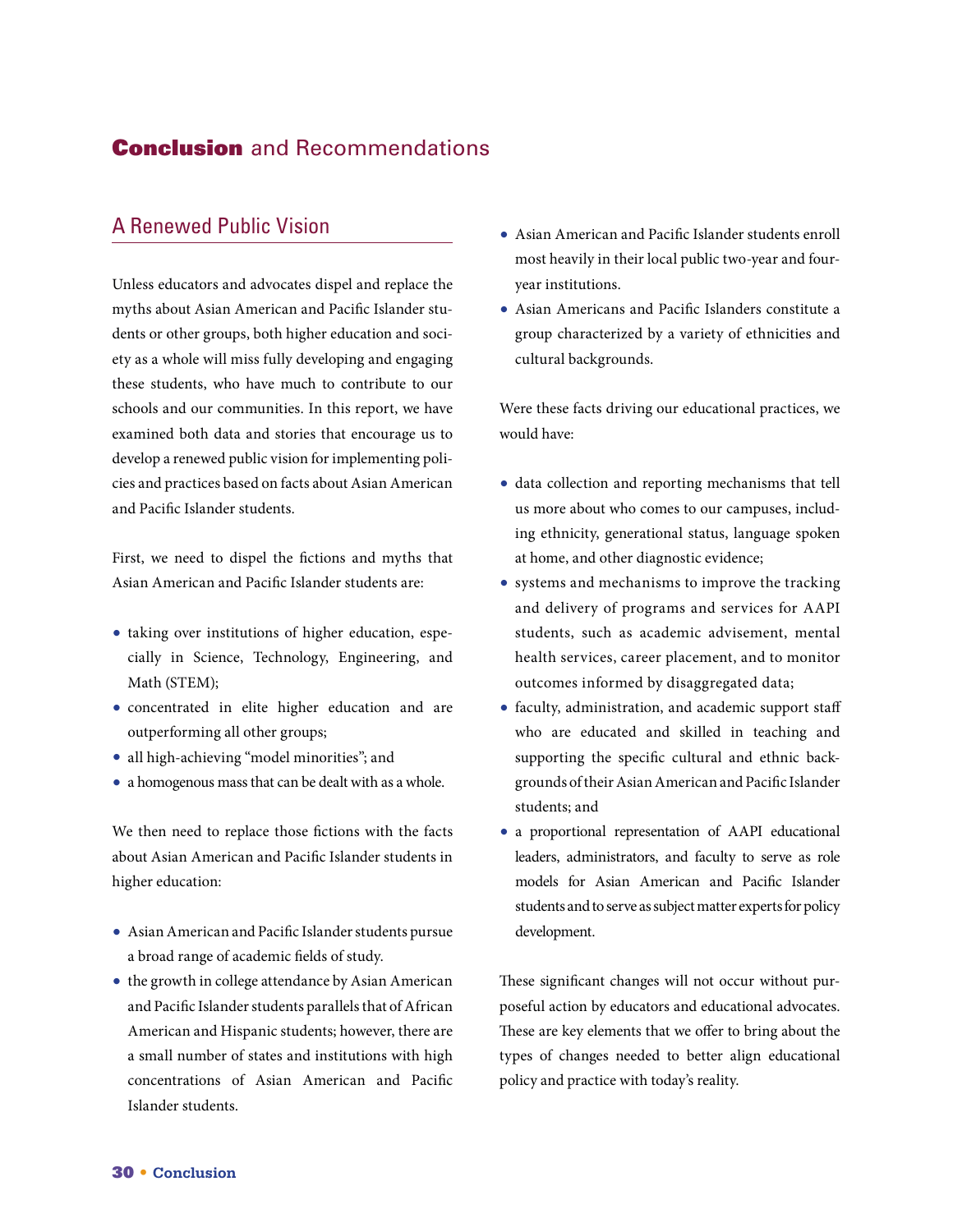### From Vision to Action

*Actionable Research Is Key.* Through relatively straightforward research, we can move beyond misleading and potentially harmful assumptions that have dominated American thought about Asian American and Pacific Islander participation in education. We must develop methods to critically and effectively study what is truly happening to our young people—both in formalized education and informally in the culture at large—rejecting what is fiction and embracing what is fact. This suggests a combination of both quantitative and qualitative evaluation research, which includes:

- **•** collecting data in a way that allows for further deconstruction of the variation within the AAPI racial category (by ethnicity, nationality, etc.);
- **•** changing data reporting and analysis approaches by disaggregating data by ethnicity and other important background factors; incorporating focus groups and other qualitative methods to develop our knowledge about ethnic differences within AAPI communities; and
- **•** changing from a narrow set of evaluative indicators (test scores, high school grades, etc.) to a broader set that includes such indicators as first language and immigrant generational status in predicting educational outcome, not only for use in admissions practices, but for student services, outreach, and developing new institutional initiatives.

*Acting Collectively Is Key.* In order to address the realities of Asian Americans and Pacific Islanders—as well as other minority student groups—we need to build an inclusive coalition of educators, policymakers, philanthropists, advocates, and community leaders who will challenge institutional barriers and systematic misrepresentation of Asian Americans and Pacific Islanders and other peoples, by:

- **•** hiring Asian American and Pacific Islander staff, consultants, community leaders, and scholarly researchers to identify and guide work in education at every level, on behalf of all groups, including Asian Americans and Pacific Islanders;
- **•** seeking out Asian American and Pacific Islander community leaders to enhance the cultural capacity of our institutions and improve student outcomes; and
- **•** building relationships between federal, state and local institutions, community-based organizations, and affected communities.

Indeed, there is evidence to suggest that AAPI college students are becoming more aware of the importance of holding leadership positions. Using data from "the nation's largest and oldest study of college students," the 2007 UCLA report *Beyond Myths: The Growth and Diversity of Asian American College Freshmen, 1971–2005*, notes that the "percentage of Asian American freshmen reporting that becoming a community leader is 'very important' or 'essential'" has more than doubled from 13 percent in 1971 to 32.3 percent in 2005.<sup>36</sup>

The results of effective collaborations will impact both K–12 and higher education in positive ways.

#### K–12 Education

- **◆** School counselors will be aware of cultural backgrounds of the Asian American and Pacific Islander students for whom they are responsible, resulting in targeted support for at-risk students as well as meaningful involvement and participation by parents with little or no formal U.S. education.
- **◆** More school level teachers will be trained to educate English Language Learners, thus raising the quality of schools across the spectrum, and the potential for student success in college.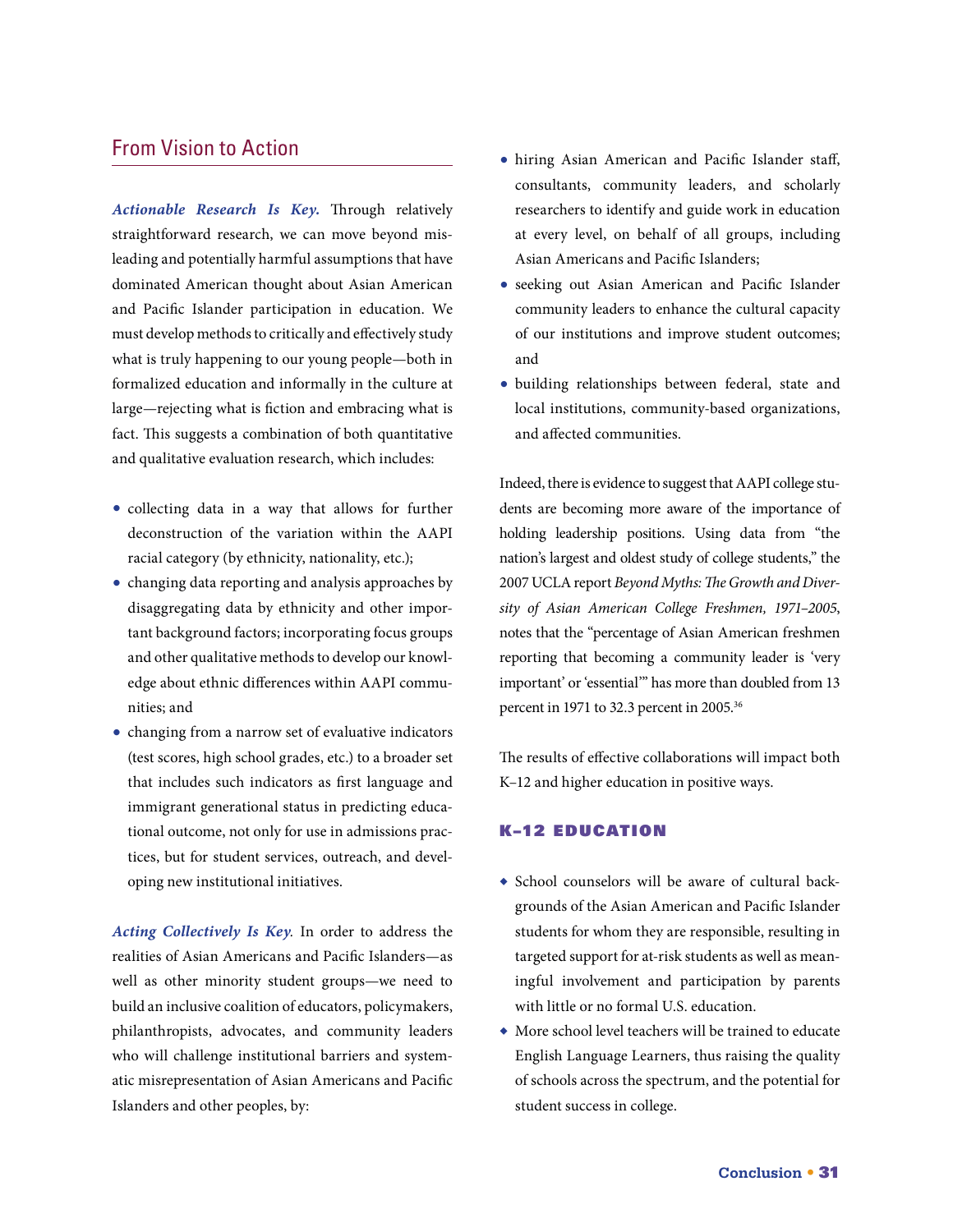- **◆** Asian American and Pacific Islander students will be encouraged to pursue careers as educators and administrators at the K–12 level to increase the number of mentors and role models for AAPI youth.
- **◆** More schools will be able to provide curricula that reflects Asian American and Pacific Islander histories, art, literature, and culture, which will benefit all students by increasing their ability to participate at the college level, where multicultural competence is expected.

#### Higher Education

- **•** Colleges with better information about the challenges faced by AAPI students will be able to attract this group of students through better information dissemination and more effective outreach.
- **•** Colleges can more equitably support low-income Asian American and Pacific Islander students who have real financial need that may have been overlooked under old models.
- **•** Retention of Asian American and Pacific Islander students will improve because increased role models—faculty, staff, and administrators—will be present to interact and develop relationships with them.
- **•** Asian American and Pacific Islander student selfesteem and self-efficacy will improve over time because colleges will better understand and meet the needs of these, including effective communications with parents with little or no formal U.S. education.
- **•** The participation of Asian Americans and Pacific Islanders in civic roles will increase because more role models will be visible in positions of leadership on campus.

#### Additional Resources

This report is just one aspect of the National Commission on Asian American and Pacific Islander Research in Education. We encourage educators, advocates, and scholars to go to the project Web site located at: http://www.nyu.edu/projects/care/ for additional resources, including an extensive annotated bibliography, a list of activities by the commission related to the project, and other papers that examine key issues and trends related to AAPIs in education.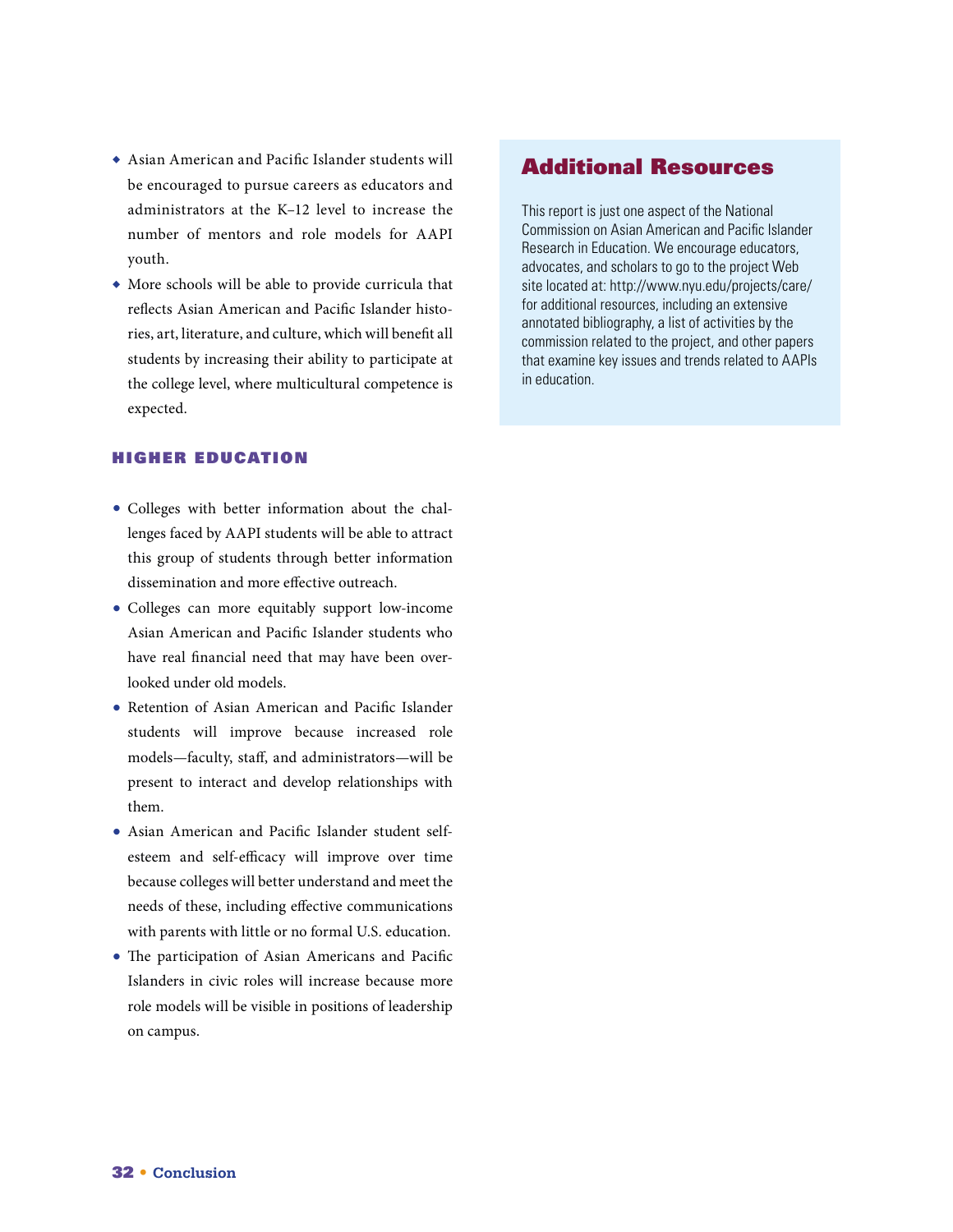### Endnotes

- 1 Du Bois, W. E. B. (2003). *The Souls of Black Folk*. New York: Barnes & Noble Classics. (Original work published 1903), p. 46.
- 2 Prashad, V. (2000). *The Karma of Brown Folk*. Minneapolis: University of Minnesota Press.
- 3 Zia, H. (2001). *Asian American Dreams: The Emergence of an American People*. New York: Farrar, Straus and Giroux.
- 4 Success Story of One Minority Group in the U.S. (1996, December 1966). *U.S. News & World Report*.
- 5 Kristof, N.D. (2006, May 14). The Model Students. *The New York Times*.
- 6 Olsen, L. (1997). *An Invisible Crisis: The Educational Needs of Asian Pacific American Youth*. New York: Asian Americans/Pacific Islanders in Philanthropy.
- 7 Kim, H. (1997). *Diversity Among Asian American High School Students*. Princeton, NJ: Educational Testing Service.
- 8 Um, K. (2003). *A Dream Denied: Educational Experiences of Southeast Asian American Youth: Issues and Recommendations*. Washington, D.C.: Southeast Asia Resource Action Center.
- 9 Kanaiaupuni, S. M., & Ishibashi, K. (2003). *Left Behind: The Status of Hawai'ian Students in Hawai'i Public Schools*. Honolulu, HI: Kamehameha Schools.
- <sup>10</sup> Ling, M. (1998, December). Facing the Asian Invasion. *California Monthly*.
- $11$  Egan, T. (2007, January 7). Little Asia on the Hill. *The New York Times*.
- 12 Thurgood, L., Golloday, M., & Hill, S. (2006). *U.S. Doctorates in the 20th Century*. Washington, D.C.: National Science Foundation.
- <sup>13</sup> U.S. Government Accountability Office. (2007). *Information Sharing Could Help Institutions Identify and Address Challenges that Some Asian Americans and Pacific Islander Students Face.*  (GAO-07-925). Washington, DC.
- 14 Omi, M., & Winant, H. (1994). *Racial formation in the United States: From the 1960s to the 1990s.* New York: Routledge.
- <sup>15</sup> Olsen, Ibid.
- 16 Lee, S. J., & Kumashiro, K.K. (2005). *A Report on the Status of Asian Americans and Pacific Islanders in Education: Beyond the "Model Minority" Stereotype*. Washington, DC: National Education Association of the United States.
- 17 Chang, M.J., Park, J.J., Lin, M.H., Poon, O.A., & Nakanishi, D.T. (2007). *Beyond Myths: The Growth and Diversity of Asian American College Freshmen, 1971-2005, p. 11.*
- <sup>18</sup> The Services and Advocacy for Asian Youth (SAAY) Consortium. (2004). *Moving Beyond Exclusion: Focusing on the Needs of Asian/Pacific Islander Youth in San Francisco.* San Francisco.
- <sup>19</sup> Espenshade, T., & Chung, C.Y. (2005). The Opportunity Cost of Admission Preferences at Elite Universities. *Social Science Quarterly 86*(2), 293-305.
- <sup>20</sup> Connerly, Ward. (2006, November 3). Ward Connerly: We're Saying Race Should Not Be Used. *The Oakland Tribune*.
- 21 Wu, F.H., & Kidder, W. (2006, October 5). Asian Americans Aren't White Folks' "Racial Mascots." *Diverse Online.* Retrieved from: www.diverseonline.com.
- <sup>22</sup> Kim, C. (1999). The Racial Triangulation of Asian Americans. *Politics and Society 27*(1), 105-40.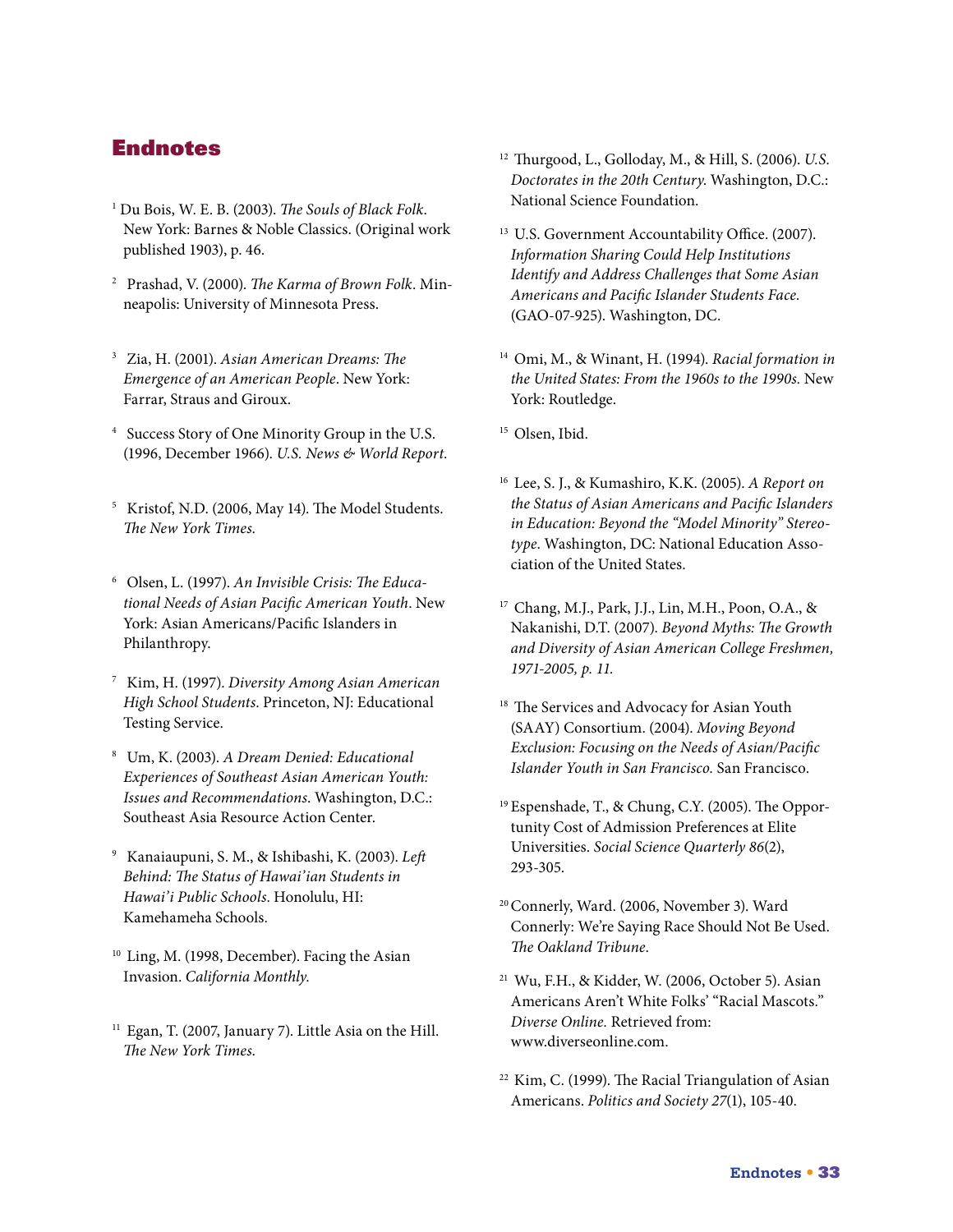- 23 Naverrette, R.J. (2007, January 1). Ward Connerly: Standing on Principles, Not a Mission. *The Seattle Times.*
- 24 Outwhiting the Whites. (1971, June 21). *Newsweek.*
- 25 Kang, J. (1996). Negative Action Against Asian Americans: The Internal Instability of Dworkin's Defense of Affirmative Action. *Harvard Civil Rights-Civil Liberties Law Review (CR-CL) 31*, 1-47.
- 26 Kidder, W.C. (2006). Negative Action Versus Affirmative Action: Asian Pacific Americans Are Still Caught in the Crossfire. *Michigan Journal of Race and Law 605*(11), 605-24.
- 27 Kidder, W.C. (2000). Situating Asian Pacific Americans in the Law School Affirmative Action Debate: Empirical Facts About Thernstrom's Rhetorical Acts. *Asian Law Journal 7*, 29-68
- 28 Bell, D.A. (1980). Brown v. Board of Education and the Interest-Convergence Dilemma. *Harvard Law Review, 93*(3), 518-33.
- 29 Harvey, W.B., & Anderson, E.L. (2005). *Minorities in Higher Education: Twenty-First Annual Status Report: 2003-2004.* Washington, DC: American Council on Education.
- 30 Gloria, A. M., & Ho, T.A. (2003). Environmental, Social, and Psychological Experiences of Asian American Undergraduates: Examining Issues of Academic Persistence. *Journal of Counseling and Development 81*(1), 93-105.
- 31 Cress, C. M., & E.K. Ikeda. (2003). Distress Under Duress: The Relationship Between Campus Climate and Depression in Asian American College Students. *NASPA Journal 40*(2), 74-97.
- $32$  Ibid.
- 33 Ramanujan, K. (2006, April 19). Health Expert Explains Asian and Asian American Students' Unique Pressures to Succeed. *Cornell Chronicle Online*.
- 34 Noh, E.S. (2002). Suicide Among Asian American Women: Influences of Racism and Sexism on Suicide Subjectification*.* (Doctoral Dissertation, University of California: Berkeley, 2002).
- <sup>35</sup> Research and Policy Committee of the Committee for Economic Development. (2006). *Education for Global Leadership: The Importance of International Studies and Foreign Language Education for U.S. Economic and National Security.* Washington, DC: Committee for Economic Development, p. 2.

<sup>36</sup> Chang, et al., Ibid.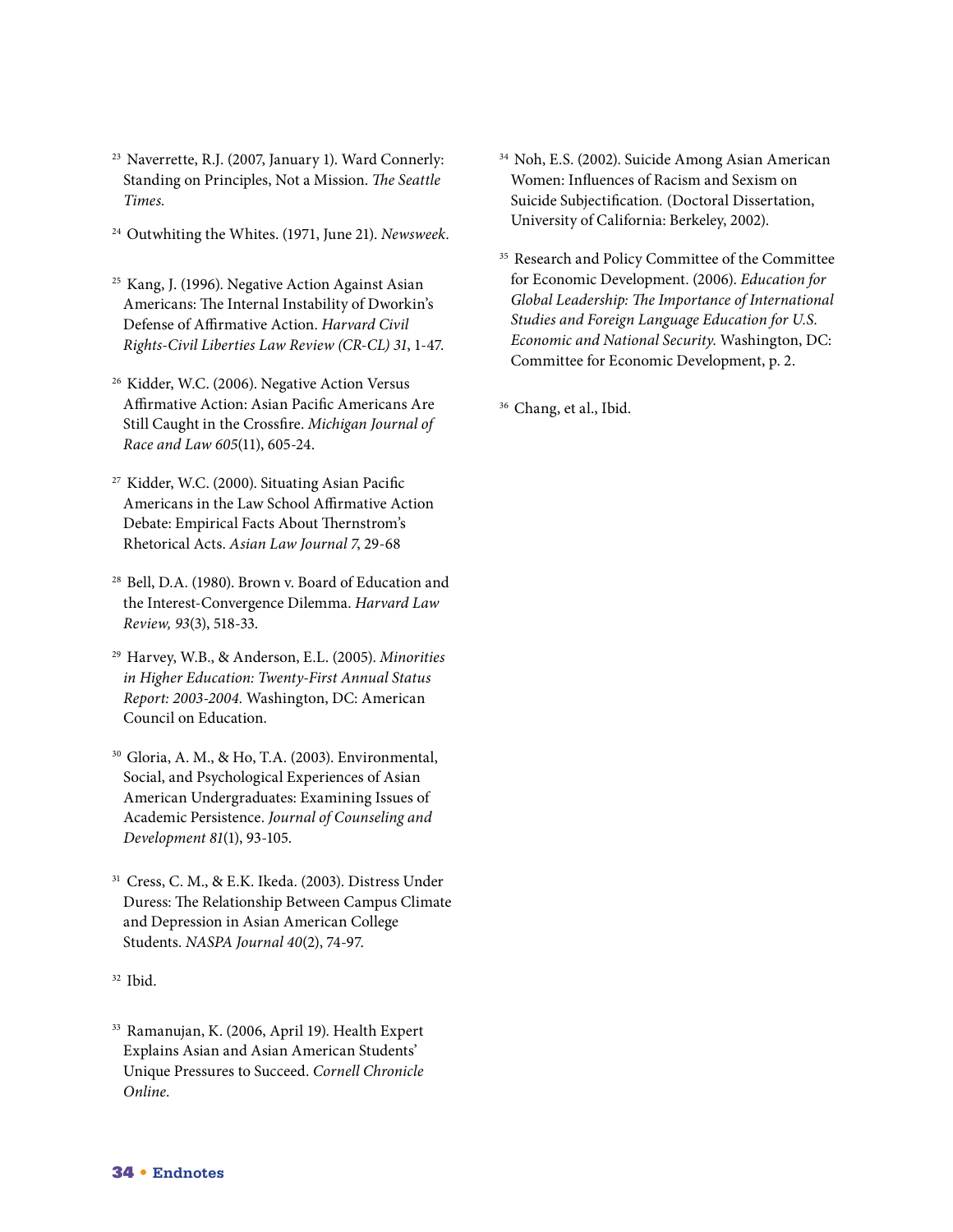# **Appendix: Data Source** and Methodology

The data analyses in this study relied on full-population data from secondary data sources. Data for this study were drawn from four sources to identify trends in

student participation, institutional enrollment, degree attainment, and to examine demographic distinctions among the AAPI community.

In order to examine U.S. demographic trends among the AAPI population, we examined data from the U.S. Bureau of Census 100 percent file. We mainly relied on the use of two particular data sets: Summary File 1 and Summary File 3 from 1990 and 2000. These data were used to examine demographic trends among AAPIs nationally, across states, and within local communities. Summary File 1 contains information collected from all people and housing units for the United States, including the 50 states and the District of Columbia, and contains information on detailed race, ethnicity, and Hispanic categories. Summary File 3 was used to capture more in-depth population and housing information on a sample basis from the Census long form, including selected characteristics on populations that vary by race, ethnicity, and Hispanic origin.

To examine trends in higher education participation and completion, we utilized data from the U.S. Department of Education, National Center for Education Statistics (NCES) Integrated Postsecondary Education Data System (IPEDS). Analyses of these data were conducted across different higher education sectors that varied by type (two-year versus four-year), control (public versus private), and locale (national, regional, and state). Trend analyses focused on year-over-year changes between 1980 and 2000. In some cases, data were available for up to 2003, which was the latest year available that was clean and reliable during the time of the data analyses according to the data sources. For all postsecondary data, we limited the analyses to postsecondary institutions with Title IV status, which resulted in a total institutional sample of approximately 4,200 postsecondary institutions.

Two additional secondary data sources were utilized to a lesser extent. First, we examined data from the American Council on Education (ACE), Corporate Data System for 2003, which contained descriptive information on postsecondary faculty and administrators by race, gender, and institutional type. Second, we examined descriptive data from *College-Bound Seniors: A Profile of SAT Program Test-Takers*, which contained information about students that participated in the SAT Program in 2003.